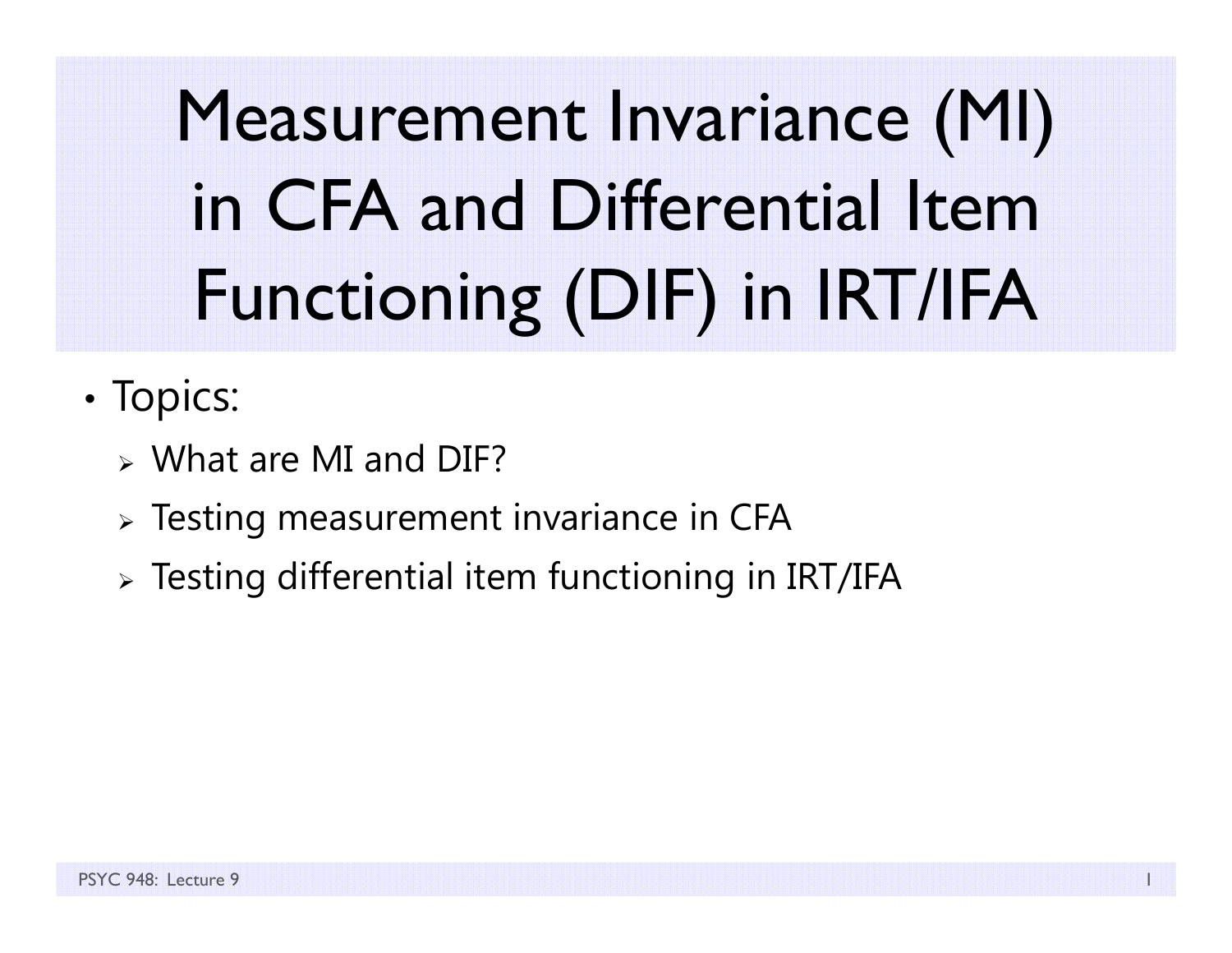# The Big Picture

- • **In CFA**, we are assessing "**measurement invariance**" (**MI**), also known as "factorial invariance" or "measurement equivalence"
- • Concerns the extent to which are the psychometric properties of the observed indicators are transportable or generalizable across groups (e.g., gender, language) or over time/conditions
	- $\triangleright$  In other words, we are testing whether the indicators measure the same construct *in the same way* in different groups or over time/condition
	- $\triangleright$  If so, then indicator responses should depend only on latent trait scores, and not on group membership or time/condition, such that observed response differences are caused by TRUE differences in the trait
- **In IRT/IFA**, lack of measurement invariance is known as "**differential item functioning**" (**DIF**), but it's the same idea
	- Note the inversion: Measurement Invariance = Non-DIF Measurement Non-Invariance = DIF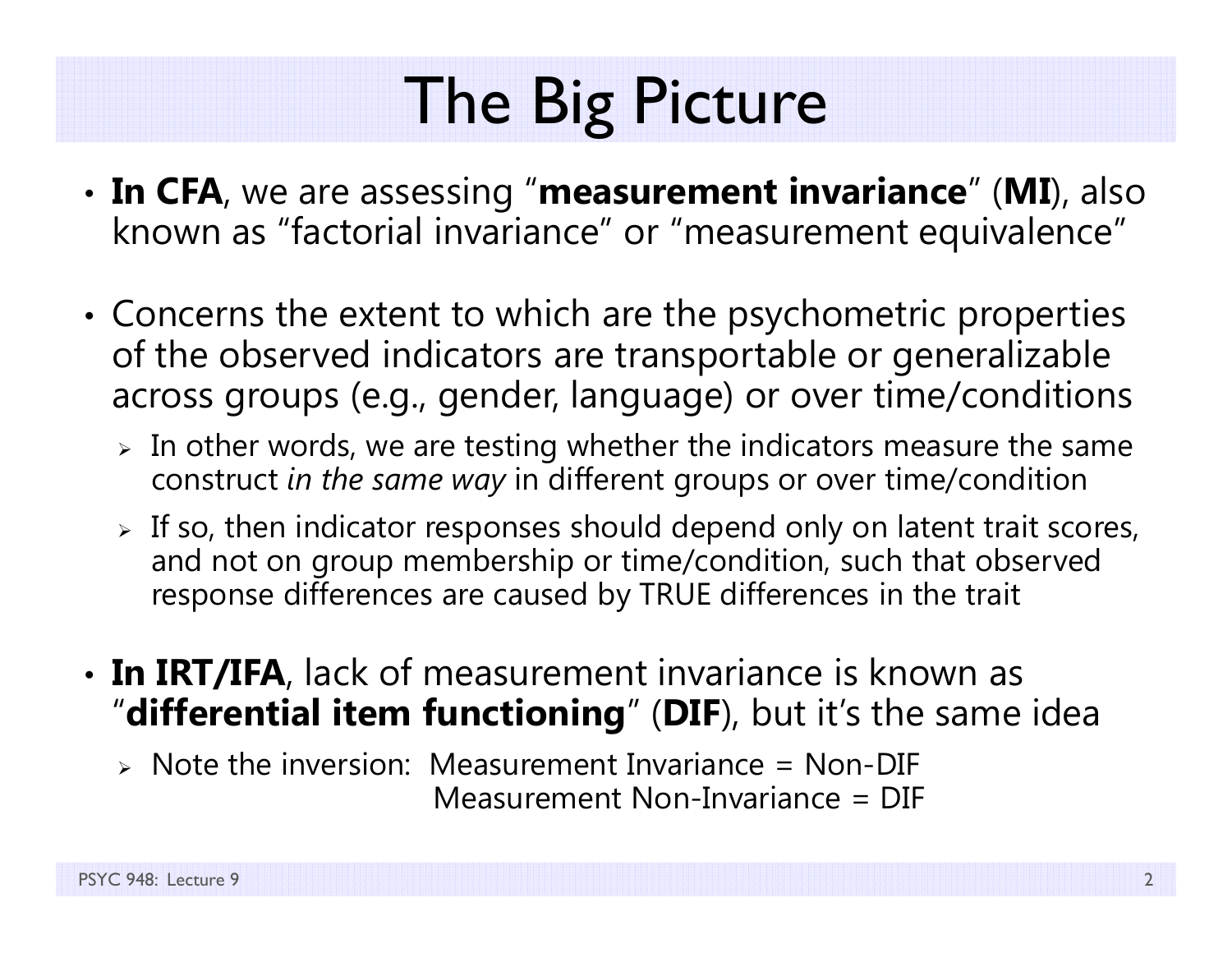# 2 Distinct Types of Invariance

- **Measurement Invariance** concerns how the indicators measure the latent trait across groups or time/condition
	- An invariant measurement model has the same factor **loadings**, item **intercepts/thresholds**, and **residual variances** (and covariances)
	- Measurement model invariance is a precursor to ANY group or time/condition comparison (whether explicitly tested or not)
	- **It's not ok** if you don't have at least partial measurement invariance to make subsequent comparisons across groups or time/condition
- **Structural Invariance** concerns how the latent traits are distributed and related across groups or time/condition
	- An invariant structural model has the same **factor variances, factor covariances** (or same higher-order structure) and **factor means**
	- Given (at least partial) measurement invariance, **it is ok** if you don't have structural invariance, **because those trait differences may be real**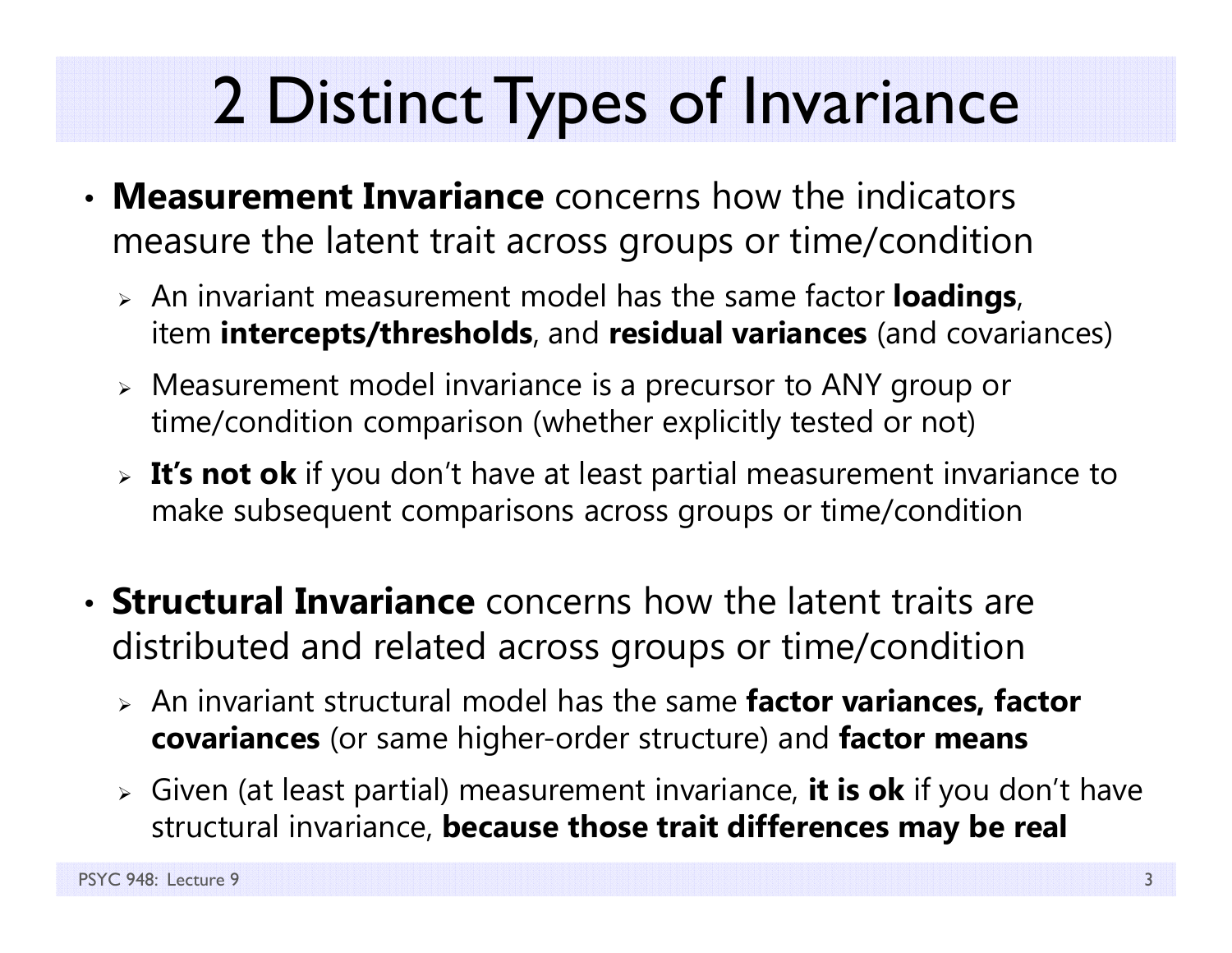## Model Options for Testing Invariance

• Invariance testing in CFA (or testing DIF in IRT/IFA) proceeds differently depending on the type of groups to be compared

#### • **Independent groups?** Use a "**multiple-group**" model

- Test separate group-specific factor models, but **simultaneously**
- $\triangleright$  Use GROUP = in Mplus and separate MODEL statements per group
- $\triangleright$  An alternative approach, MIMIC models, in which the grouping variable is  $\blacksquare$ entered as a predictor, do not allow testing of equality of factor loadings or factor variances (so MIMIC is less useful than a full multiple-group model)
- **Dependent** (longitudinal, repeated, dyadic) groups?
	- All indicator responses go into **SAME model**, with separate factors per occasion/condition (allowing all factor covariances by default)
	- $\triangleright$  Usually, same indicators also have residual covariances by default
	- $\triangleright$  Given measurement invariance, growth modeling of the latent traits can serve as a specific type of structural invariance testing
	- $\triangleright\;$  It is INCORRECT to use a multiple-group model if groups are dependent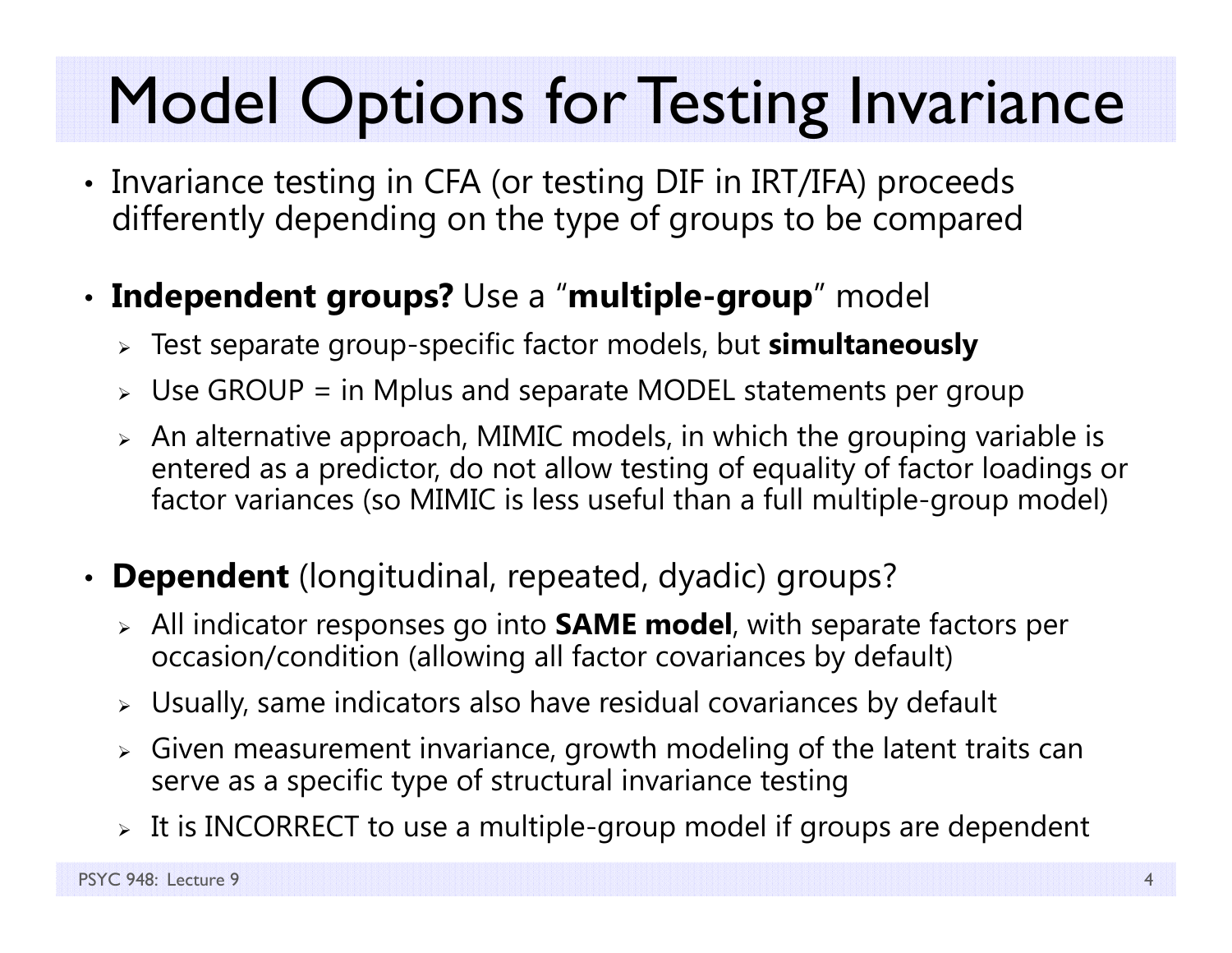## Longitudinal Invariance Model



FYI: A structural model in which all factor means, variances, and covariances are estimated is analogous to a "saturated means, unstructured variance model" for observed variables in MLM terms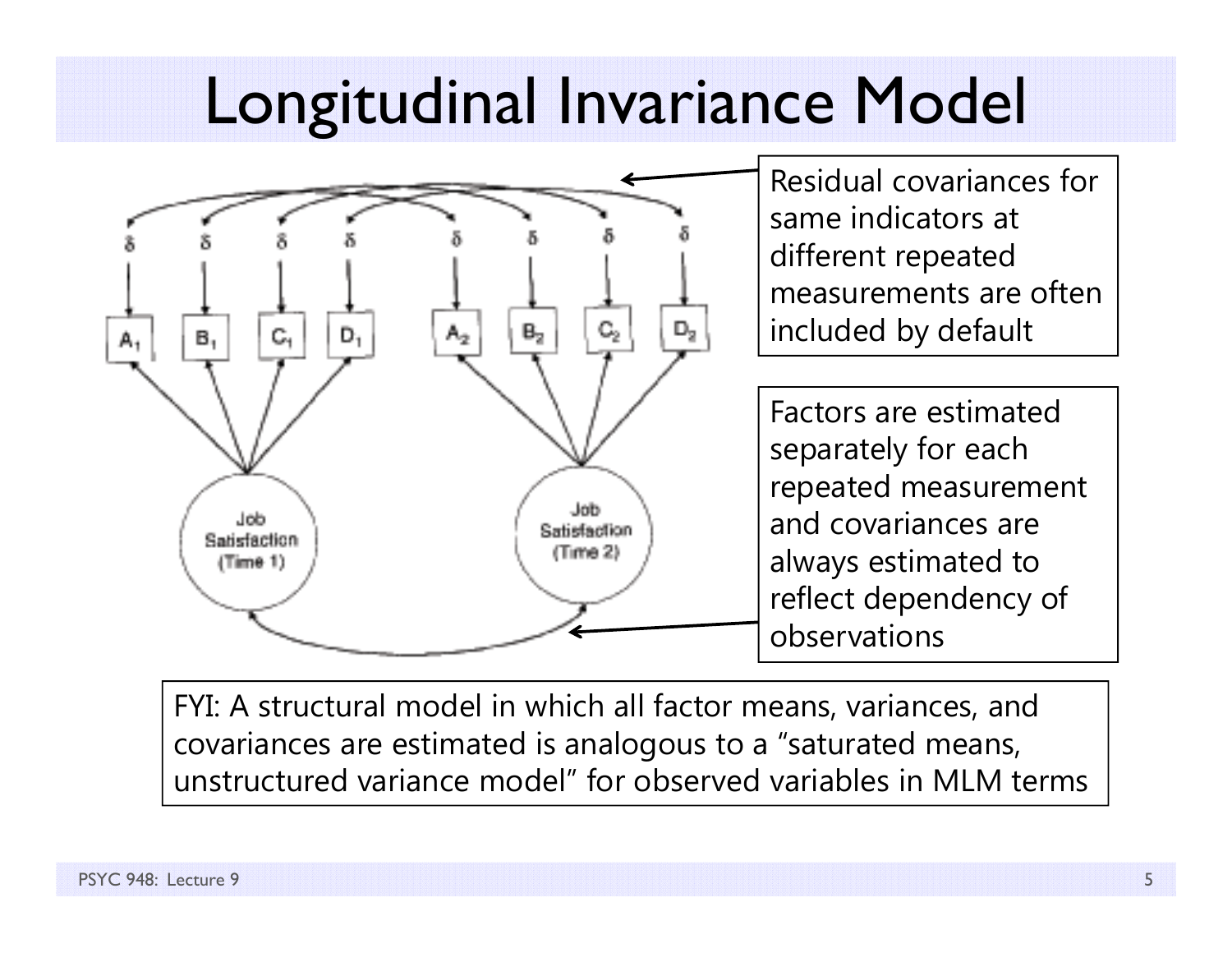Remember the CFA model?Let's start MI testing here....

**We will begin with the Mplus default of a marker item loading but a 0 factor mean.**

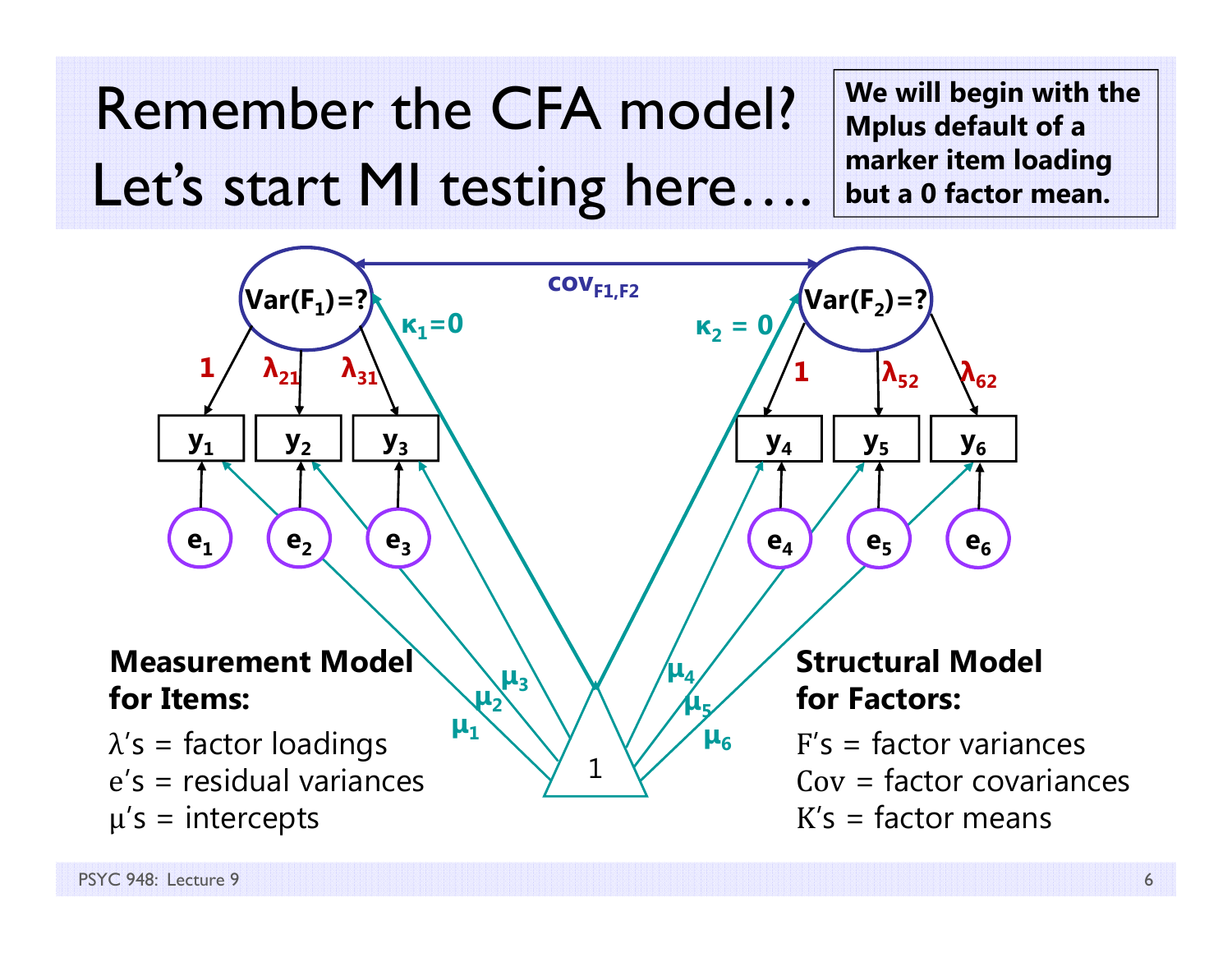### Steps of Testing Invariance across Groups

- • **Step 0: Omnibus test of equality of the overall indicator covariance matrix across groups**
	- $\triangleright$  Do the covariances matrices differ between groups, on the whole?
	- $\triangleright$  If not, game over. You are done. You have invariance. Congratulations.
	- $\triangleright$  Many people disagree with the necessity or usefulness of this test to begin testing invariance… why might that be?
	- $\triangleright$  People also differ in whether invariance should go from top-down or bottom-up directions… I favor bottom-up for the same reason.
- • Let's proceed with an example with 2 factors, 6 indicators (3 per factor), and 2 groups…
	- > Total possible # parameters =  $\frac{v(v+1)}{2}$ 2  $+ v =$  $6(6+1)$  $\frac{1}{2} + 6 = 27$  per group
	- $\triangleright$  So our COMBINED possible DF = 54 across 2 groups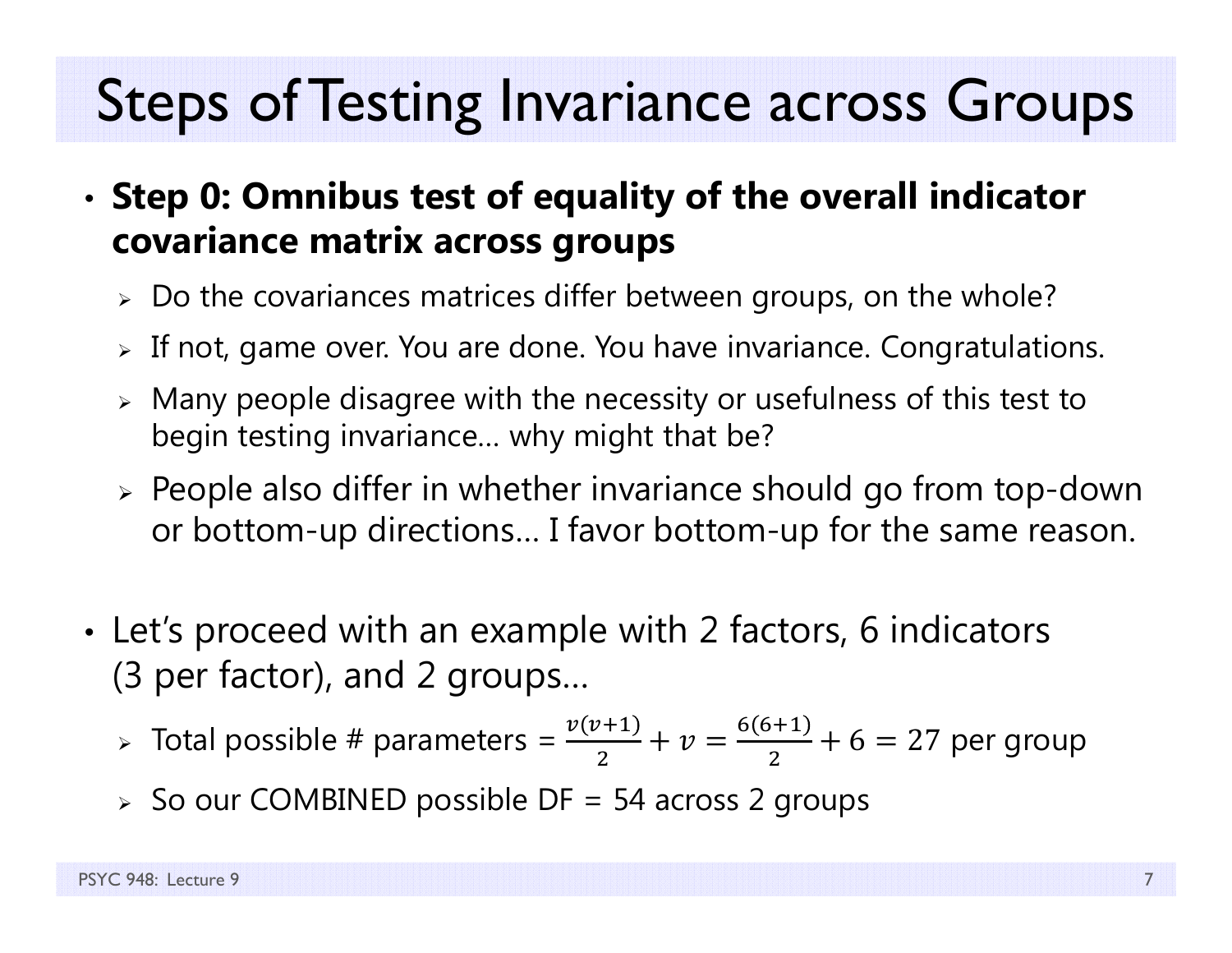# Step 1: Test "Configural" Invariance

- •Do the groups have the same general factor structure?
- • Same number of factors, same pattern of free/0 loadings  $\rightarrow$  same conceptual definition of latent constructs
- • $\bm{\cdot}$  In practice, begin by testing factor structure within each group separately, hoping they are "close enough"
- • Then estimate separate group-specific models simultaneously, but **allow all model parameters to differ across groups** 
	- $\triangleright$  This will be the baseline model for further comparisons
	- $\triangleright$   $\chi$ 2 and df will be additive across groups (different group sample sizes  $\;$ will result in differential weighting of χ2 across groups)
- • This is as good fit as it gets! From here forward, our goal is to make model fit NOT WORSE by constraining parameters equal
	- $\triangleright$  That means if the configural model fits badly, game over…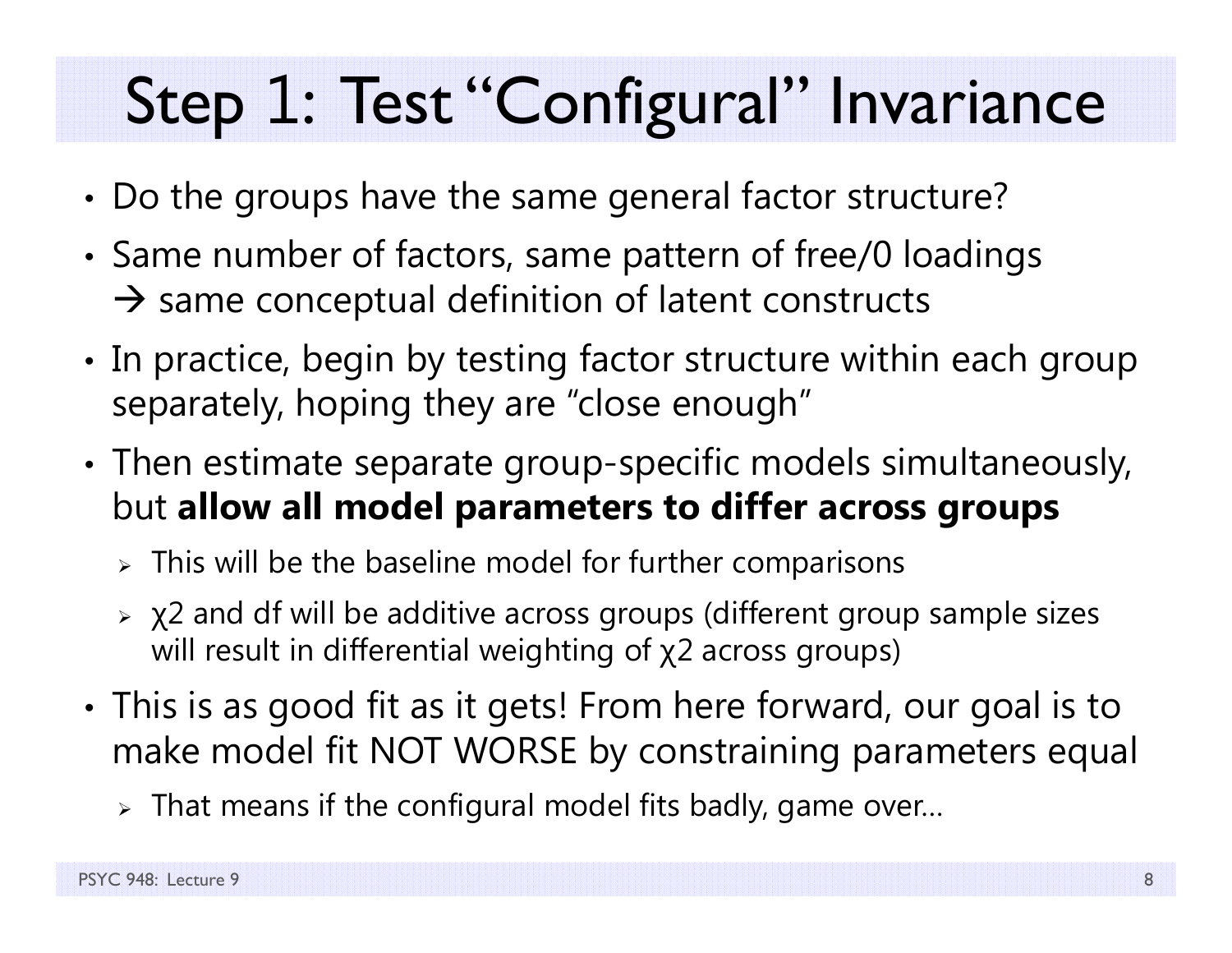### Testing Invariance Constraints

- • As before, we will test whether subtracting parameters worsens model fit via likelihood ratio (aka,  $-2\Delta$ LL,  $\chi^2$ ) tests
	- $\triangleright$  Implemented via a direct difference in H0 model  $\chi^2$  values most often, but this is only appropriate when using regular ML estimation
- • MLR requires a modified version of this –2∆LL test (see Mplus website): http://www.statmodel.com/chidiff.shtml
	- $\triangleright$  Is called "rescaled likelihood ratio test" when you explain it
	- $\triangleright$  Includes extra steps to incorporate scaling factors (1.00 = regular ML)
	- $\triangleright\;$  I built you a spreadsheet for this…you're still welcome  $\mathbb G$
- If **removing parameters** (e.g., in invariance testing), H0 model fit can get **worse OR not worse** (as indicated by smaller LL OR by larger  $-2$ LL and  $\chi^2$ )
- If **adding parameters** (e.g., in adding factors), H0 model fit can get  $\bm{\mathsf{better}}$   $\bm{\mathsf{OR}}$   $\bm{\mathsf{not}}$   $\bm{\mathsf{better}}$  (as indicated by larger LL OR by smaller  $-2$ LL and  $\chi^2$ )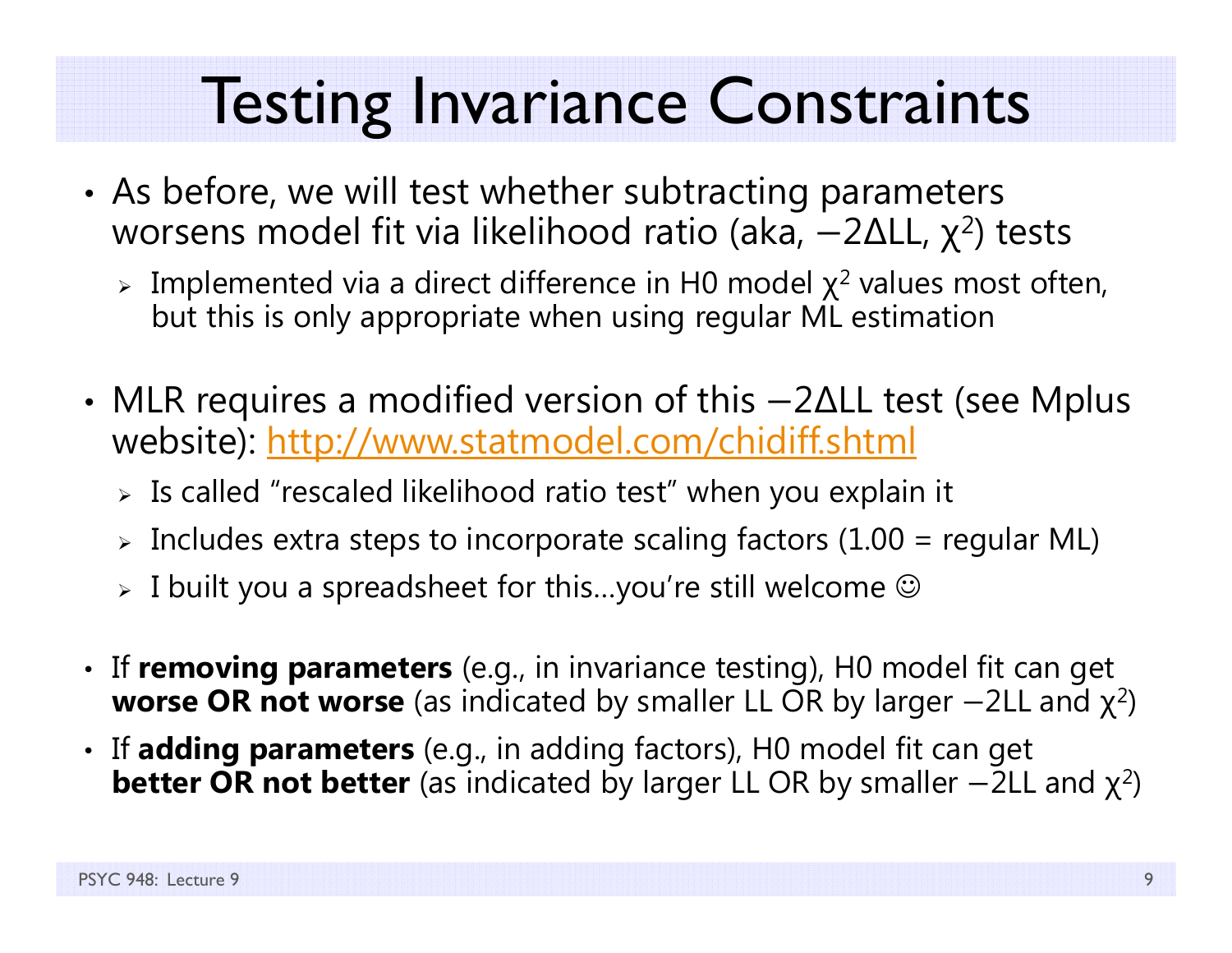#### Testing Fixes to the Model:  $-2\Delta L$

- • $\bullet$  Comparing nested models via a "**likelihood ratio test**"  $\rightarrow$ െ **2 ∆LL** (MLR rescaled version)
	- **⊳** 1. Calculate −2ΔLL = −2\*(LL<sub>fewer</sub> LL<sub>more</sub>)
- Note: Your LL will always be listed as the **H0** (H1 is for the saturated, perfectly fitting model)
- 2. Calculate **difference scaling correction** =  $(\text{\#params}_{\text{fewer}}^*$ scale $_{\text{fewer}}^*$ ) – ( $\text{\#params}_{\text{more}}^*$ scale $_{\text{more}}^*$ ) (#parms<sub>fewer</sub> – #parms<sub>more</sub>)

Fewer = simpler model More = more parameters

- 3. Calculate **rescaled difference** <sup>=</sup> − 2 ∆LL / scaling correction
- » 4. Calculate **∆df** = #parms<sub>more</sub> #parms<sub>fewer</sub>
- 5. **Compare rescaled difference to χ 2 with df <sup>=</sup> ∆df**
	- Add 1 parameter? LL $_{\rm diff}$  > 3.84, add 2 parameters: LL $_{\rm diff}$  > 5.99...
	- Absolute values of LL are meaningless (is relative fit only)
	- Process generalizes to many other kinds of models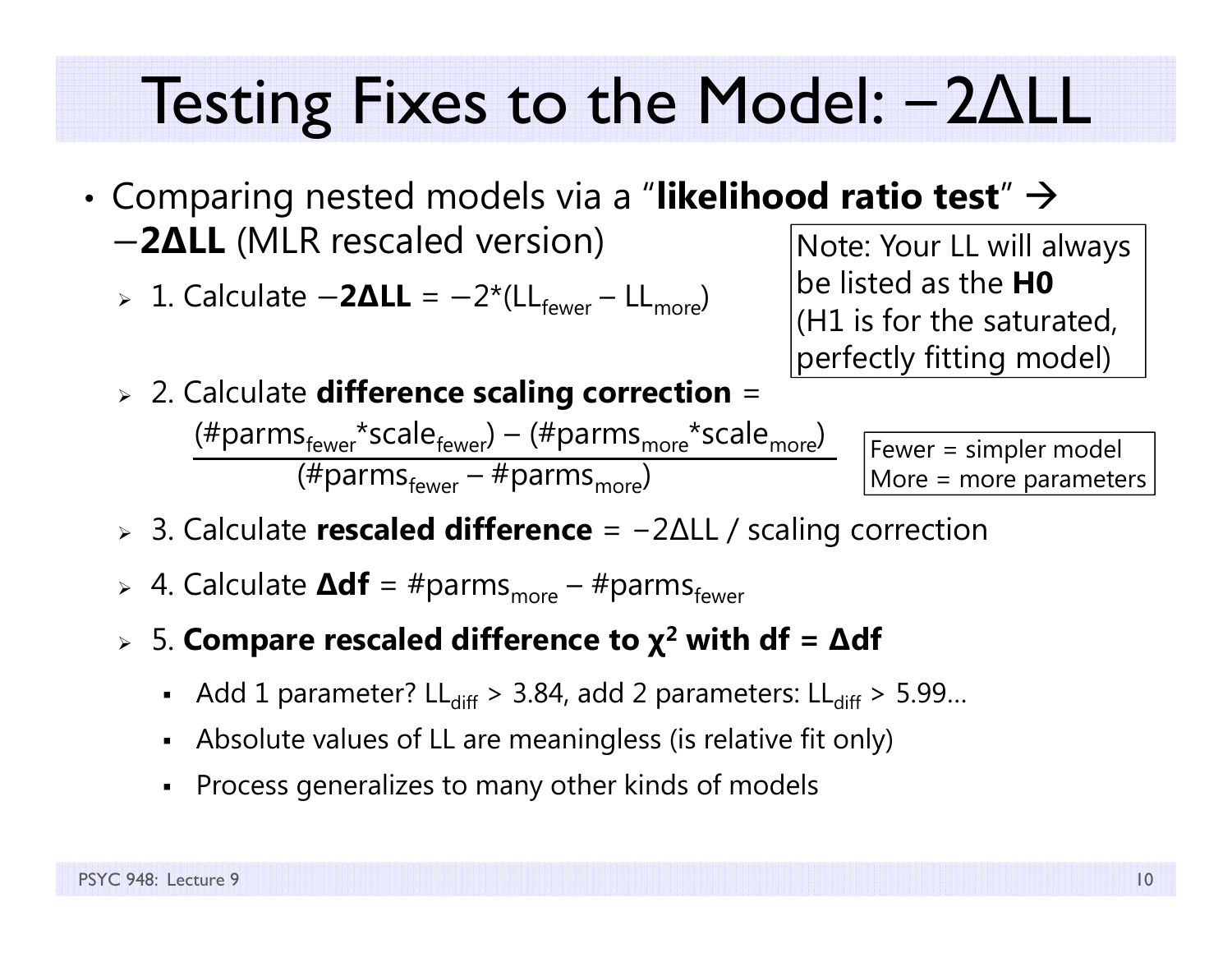### **1. Configural** Invariance Model: Same Factor Structure; All Parameters Separate

**Total DF across groups = 54 – 38 = 16 =** 54 —  $\left(12\mu + 12\sigma_{\rm e}^2 + 8\lambda + 4\sigma_{\rm F}^2 + 2\sigma_{\rm F12} + 0\kappa_{\rm F}\right) = 16$ 

Group  $1$  (subscript = item, group):

- $y_{11} = \mu_{11} + 1F_1 + e_{11}$
- $y_{21} = \mu_{21} + \lambda_{21}F_1 + e_{21}$
- $y_{31} = \mu_{31} + \lambda_{31}F_1 + e_{31}$
- $y_{41} = \mu_{41} + 1F_2 + e_{41}$
- $y_{51} = \mu_{51} + \lambda_{51}F_2 + e_{51}$
- $y_{61} = \mu_{61} + \lambda_{61}F_2 + e_{61}$
- Both factors have estimated variances and a covariance, but both factor means are fixed to 0

Group  $2$  (subscript = item, group):

- $y_{12} = \mu_{12} + 1F_1 + e_{12}$
- $y_{22} = \mu_{22} + \lambda_{22}F_1 + e_{22}$
- $y_{32} = \mu_{32} + \lambda_{32}F_1 + e_{32}$
- $y_{42} = \mu_{42} + 1$   $F_2 + e_{42}$
- $y_{52} = \mu_{52} + \lambda_{52}F_2 + e_{52}$
- $y_{62} = \mu_{62} + \lambda_{62}F_2 + e_{62}$
- Both factors have estimated variances and a covariance, but both factor means are fixed to 0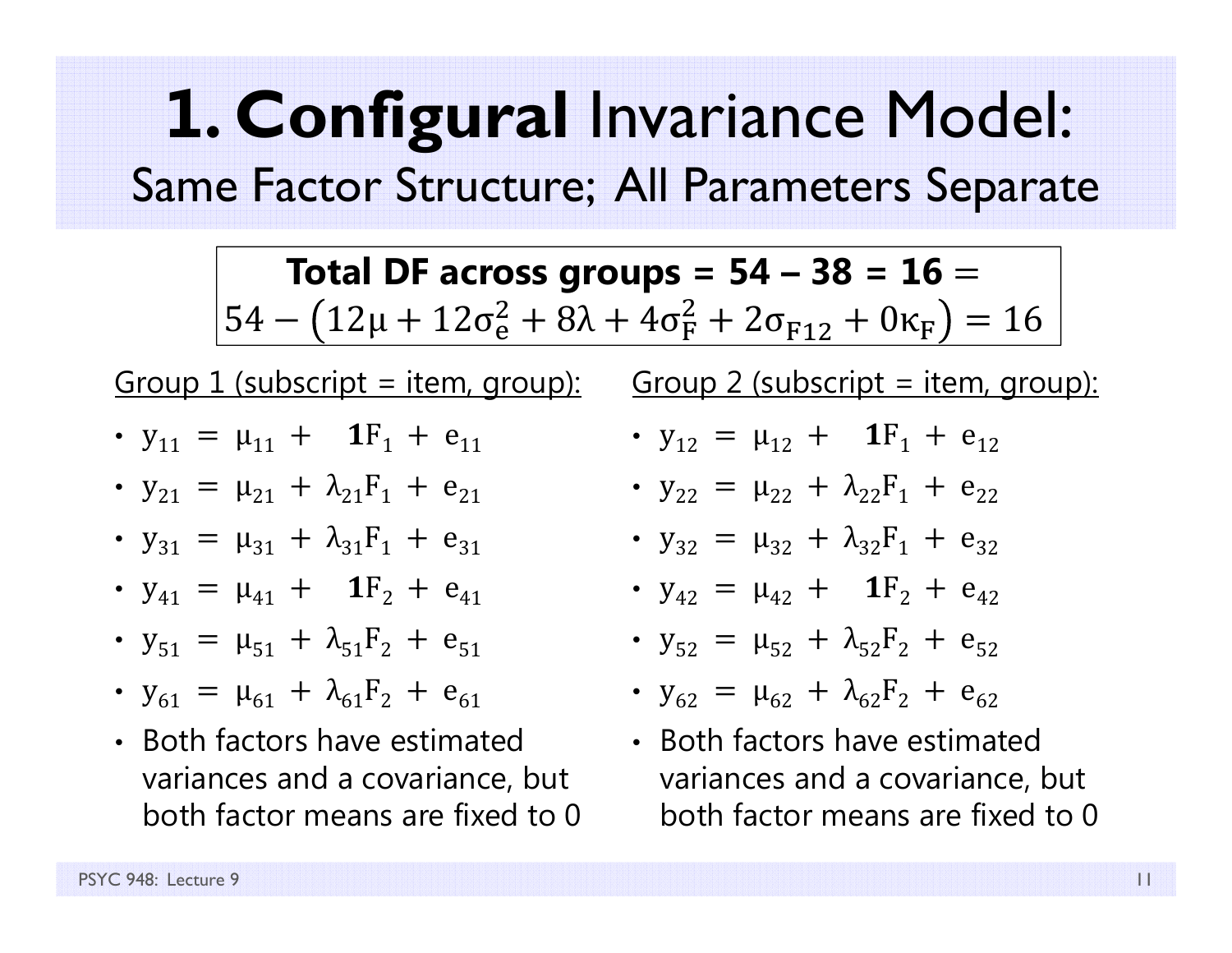## Step 2: Test "**Metric**" Invariance

- Also called "**weak** factorial invariance"
- • Do the groups have the same **factor loadings**?
	- $\triangleright$  Each "congeneric" indicator is still allowed to have a different loading (i.e., this is not a tau-equivalent model)
	- $\triangleright$  Loadings for same indicator are constrained equal across groups
- • Change the method of model identification with respect to the factor loadings and factor variances only: Estimate all newly constrained factor loadings, but **fix the factor variances to 1 in the reference group** (free factor variances in other group)
	- Why? Loadings for marker items (fixed=1 for identification) would be assumed invariant, and thus they could not be tested
	- $\triangleright$  This alternative specification allows us to evaluate ALL loadings and still identify the model (see Yoon & Millsap, 2007), which is BETTER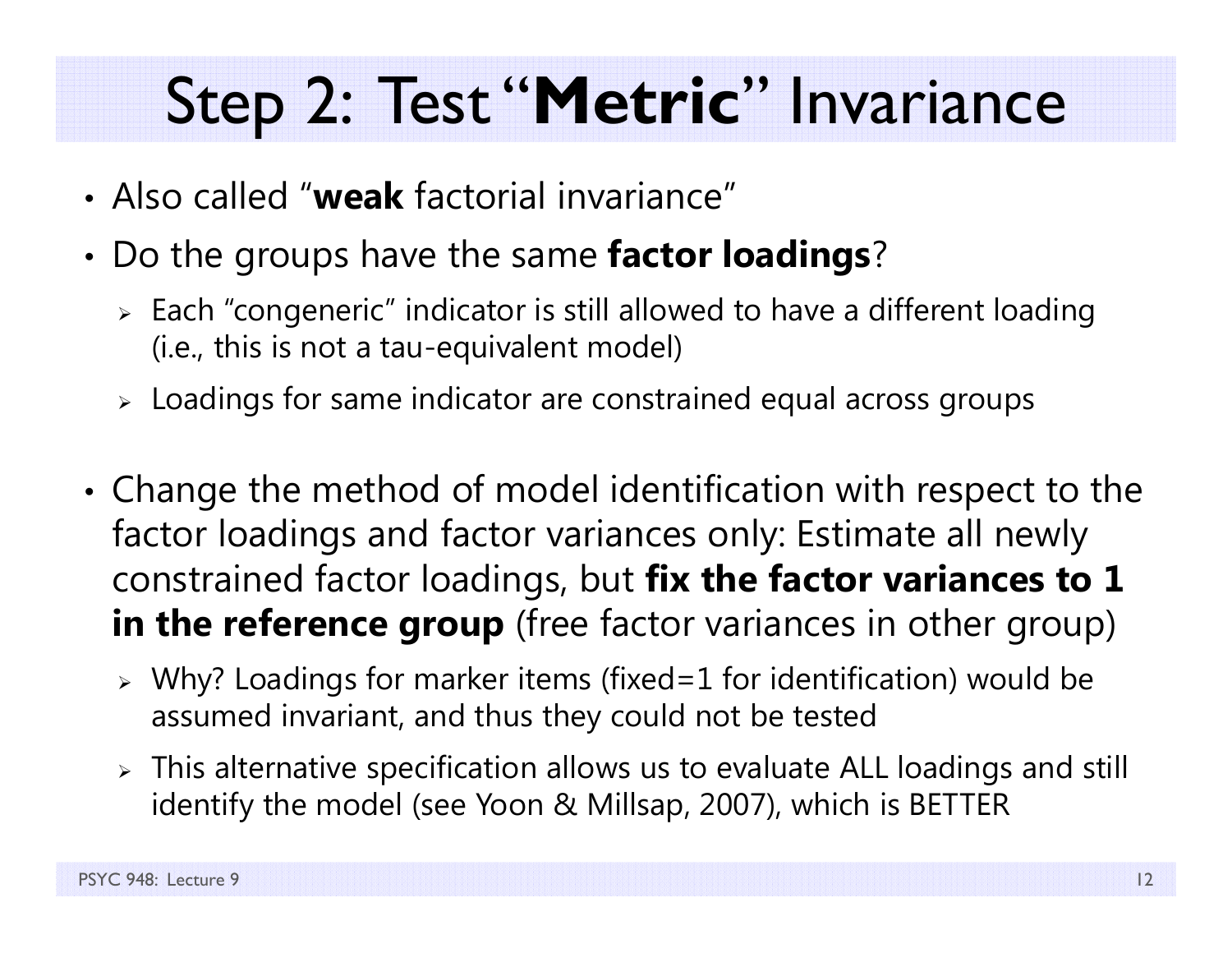**2. Metric** Invariance Model: Same Factor Loadings Only (saves 4 df)

**Total DF across groups = 54 – 34 = 20 =**  $54 - \big(12 \mu + 12 \sigma_{\rm e}^2 + {\bf 6} \boldsymbol{\lambda} + {\bf 2} \sigma_{\rm F}^2 + 2 \sigma_{\rm F12} + 0 \kappa_{\rm F}\big) = 20$ 

Group 1 (subscript = item, group): Group 2 (subscript = item, group):

- $y_{11} = \mu_{11} + \lambda_1 F_1 + e_{11}$
- $y_{21} = \mu_{21} + \lambda_2 F_1 + e_{21}$
- $y_{31} = \mu_{31} + \lambda_3 F_1 + e_{31}$
- $y_{41} = \mu_{41} + \lambda_4 F_2 + e_{41}$
- $y_{51} = \mu_{51} + \lambda_5 F_2 + e_{51}$
- $y_{61} = \mu_{61} + \lambda_6 F_2 + e_{61}$
- **Both factor variances fixed to 1 for identification**, factor covariance is estimated, but both factor means are STILL fixed to 0

• 
$$
y_{12} = \mu_{12} + \lambda_1 F_1 + e_{12}
$$

• 
$$
y_{22} = \mu_{22} + \lambda_2 F_1 + e_{22}
$$

- $y_{32} = \mu_{32} + \lambda_3 F_1 + e_{32}$
- $y_{42} = \mu_{42} + \lambda_4 F_2 + e_{42}$

• 
$$
y_{52} = \mu_{52} + \lambda_5 F_2 + e_{52}
$$

•  $y_{62} = \mu_{62} + \lambda_6 F_2 + e_{62}$ 

• **Both factor variances estimated**  and a factor covariance, but both factor means are STILL fixed to 0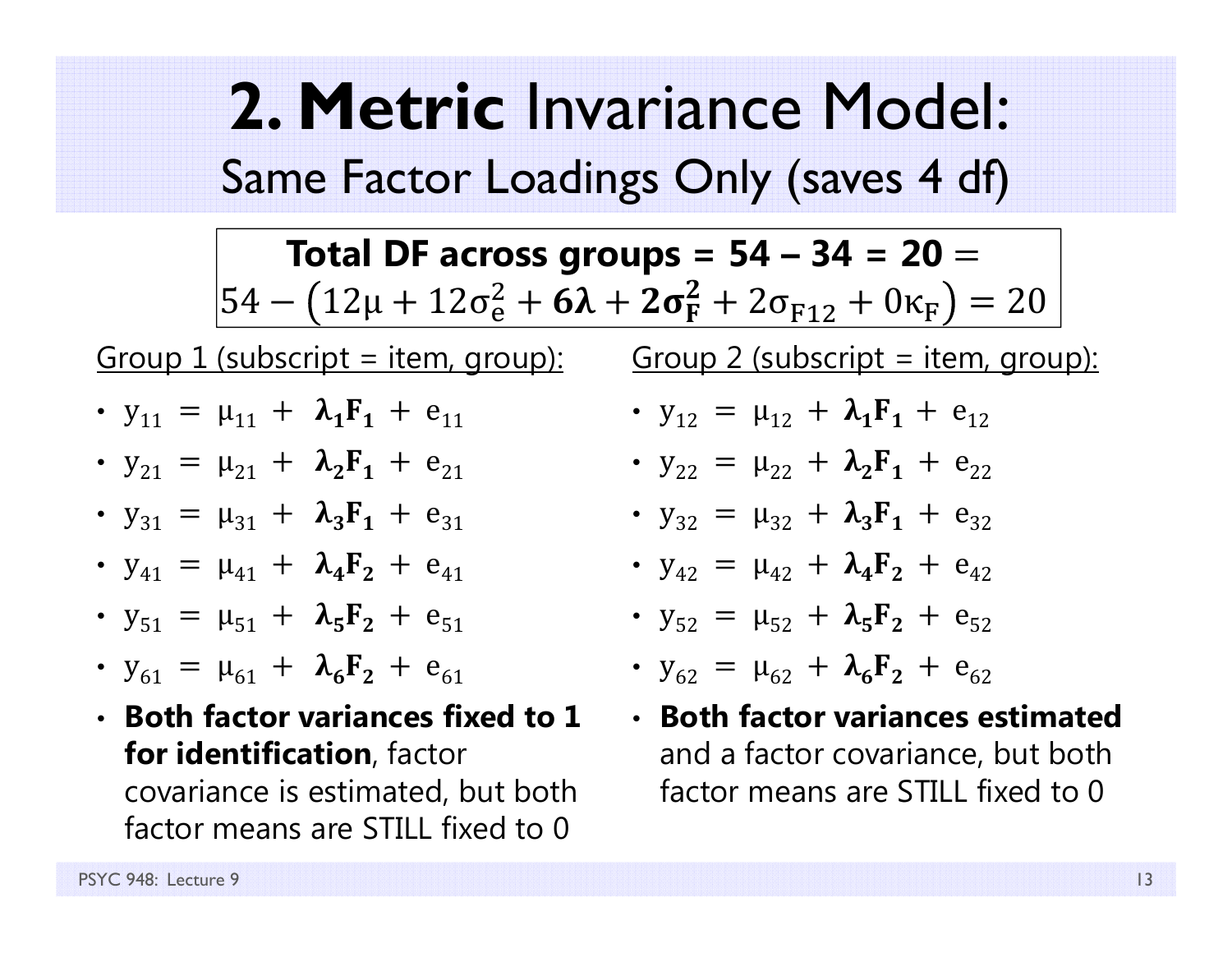# 2. **Metric** Invariance Model

- • Compare metric invariance to configural invariance model: **Is the model fit not worse** (-2∆LL not significant)?
	- $\triangleright$  Check that factor variances are fixed to 1 in reference group only: they should be freely estimated in the other group, otherwise you are imposing a structural constraint (that groups have same variability) too
	- Otherwise, inspect the **modification indices** (voo-doo) to see if there are any indicators whose loadings want to differ across groups
	- $\triangleright$  Retest the model as needed after releasing one loading at a time, starting with the largest modification index, and continue until your partial metric invariance model is **not worse** than the configural model
- • Do you have partial metric invariance (1+ loading per factor)?
	- $\triangleright$  Your trait is (sort of) measured in the same way across groups
	- $\triangleright$  If not, it doesn't make sense to evaluate how relationships involving the factor differ across groups (because the factor itself differs)
	- $\triangleright\;$  Even if full invariance holds, pry check the modification indices anyway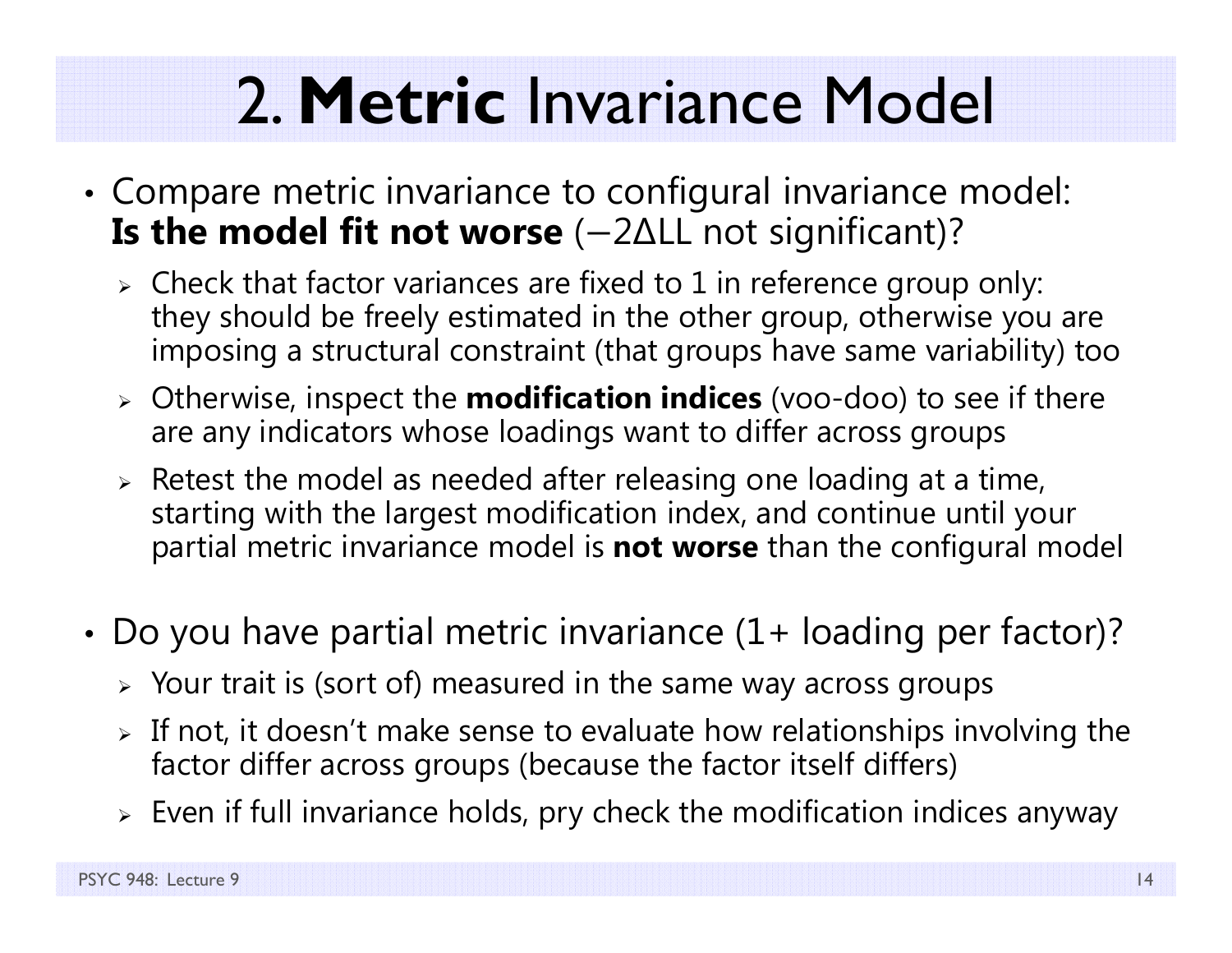## Step 3: Test "**Scalar**" Invariance

- •Also called "**strong** factorial invariance"
- • Do the groups have the same **indicator intercepts**?
	- $\triangleright$  Each indicator is still allowed to have a different intercept, but intercepts for same indicator are constrained equal across groups
	- $\triangleright$  Indicators that failed metric invariance do not get tested for scalar
	- $\triangleright$  Scalar invariance is required for factor mean comparisons!
- •• Previous (partial) metric invariance model is starting point, but change the method of model identification with respect to the intercepts and factor means: Estimate all newly constrained intercepts, but **fix the factor means to 0** in reference group (free factor means in other group)
	- Why? Intercepts for marker items (if fixed=0 for identification) would be assumed invariant, and thus they could not be tested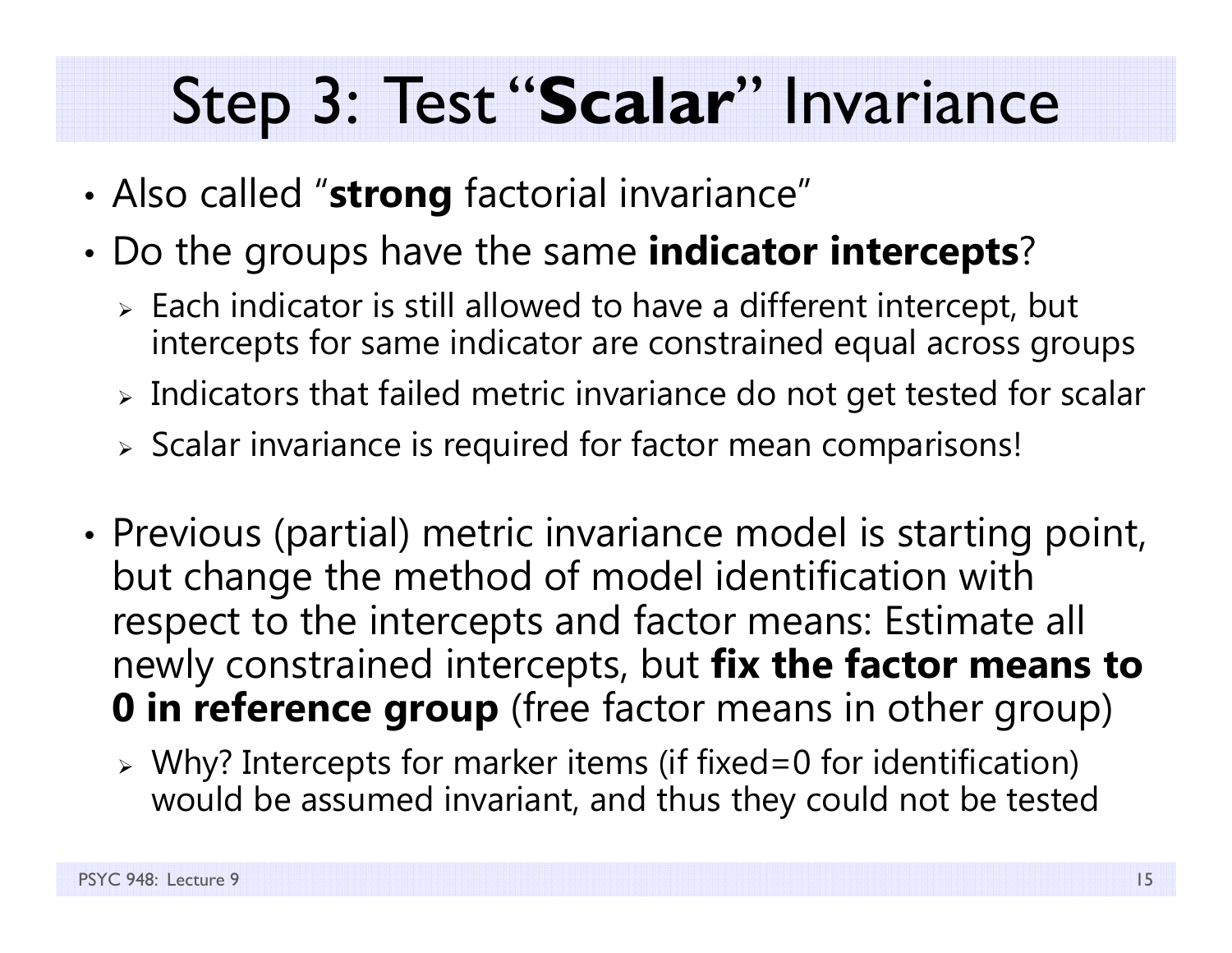## **3. Scalar** Invariance Model:

Same Factor Loadings + Same Intercepts (saves +4 df)

**Total DF across groups =**  $54 - 30 = 24 = 1$ 54 –  $(6\mu + 12\sigma_e^2 + 6\lambda + 2\sigma_F^2 + 2\sigma_{F12} + 2\kappa_F) = 24$ 

Group  $1$  (subscript = item, group):

- $y_{11} = \mu_1 + \lambda_1 F_1 + e_{11}$
- $y_{21} = \mu_2 + \lambda_2F_1 + e_{21}$
- $y_{31} = \mu_3 + \lambda_3F_1 + e_{31}$
- $y_{41} = \mu_4 + \lambda_4 F_2 + e_{41}$
- $y_{51} = \mu_5 + \lambda_5 F_2 + e_{51}$
- $y_{61} = \mu_6 + \lambda_6 F_2 + e_{61}$
- **Both factor variances fixed to 1, both factor means fixed to 0 for identification**, factor covariance is still estimated

Group  $2$  (subscript = item, group):

- $y_{12} = \mu_1 + \lambda_1 F_1 + e_{12}$
- $y_{22} = \mu_2 + \lambda_2F_1 + e_{22}$
- $y_{32} = \mu_3 + \lambda_3F_1 + e_{32}$
- $y_{42} = \mu_4 + \lambda_4 F_2 + e_{42}$
- $y_{52} = \mu_5 + \lambda_5 F_2 + e_{52}$

• 
$$
y_{62} = \mu_6 + \lambda_6 F_2 + e_{62}
$$

• **Both factor variances estimated, both factor means estimated to become mean differences,** and factor covariance is still estimated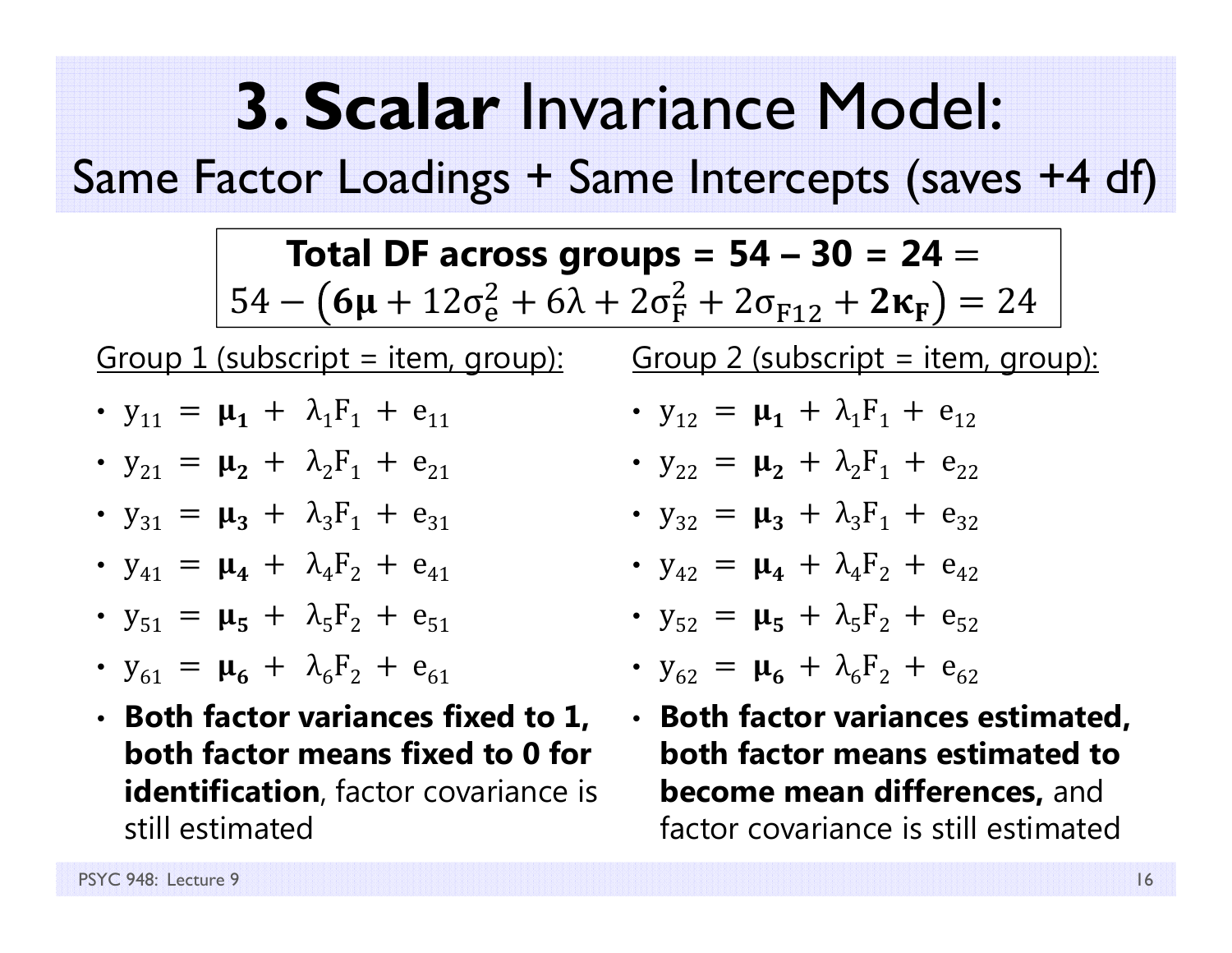## Implications of Non-Invariance



#### **Without metric invariance:**

Because unequal loadings implies non-parallel slopes, the intercept will differ as a result. The size of the difference depends on where theta=0.

This is why scalar invariance is often not tested if metric invariance fails for a given indicator.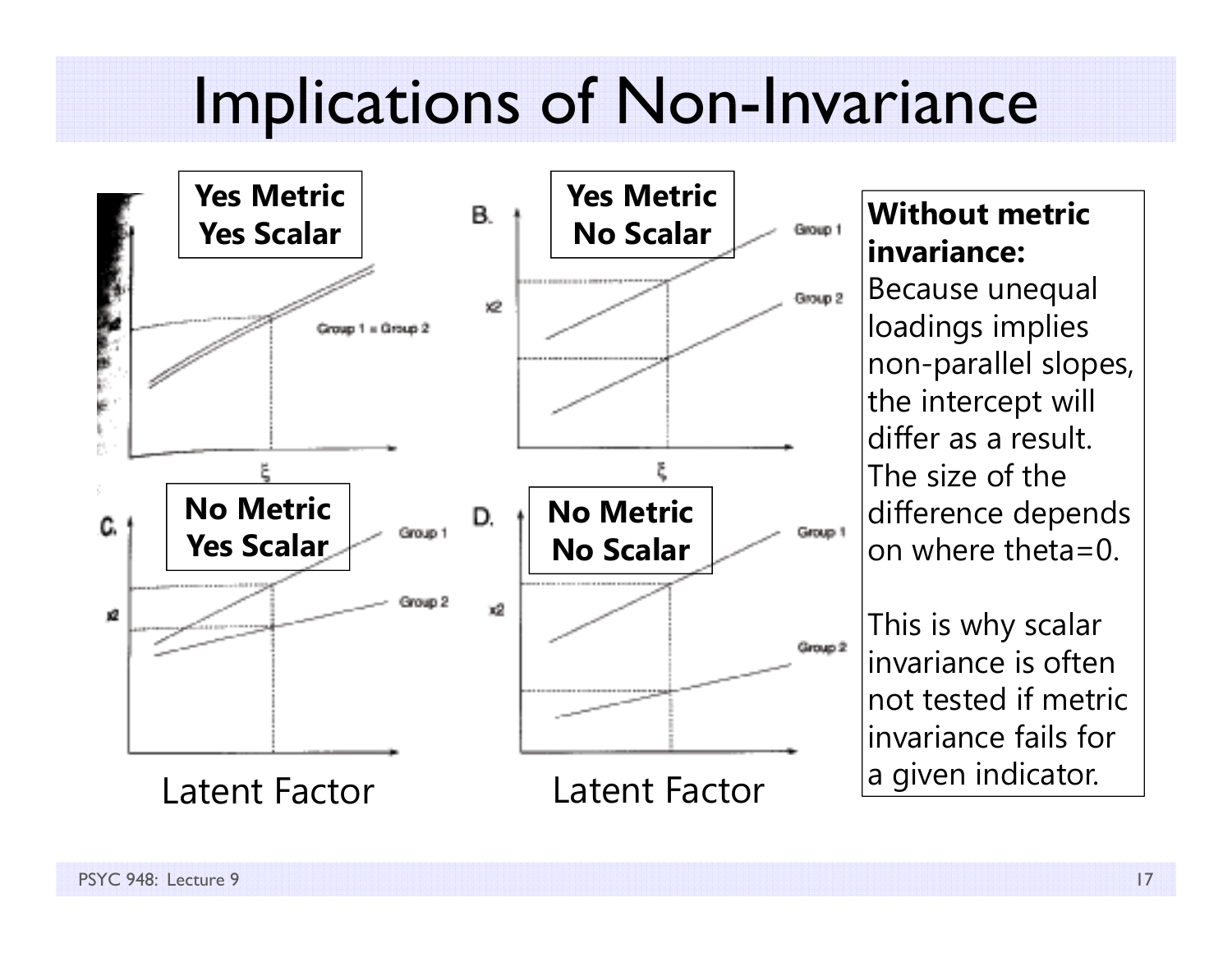# 3. **Scalar** Invariance Model

- • Compare scalar invariance to last metric invariance model: **Is the model fit not worse** (-2∆LL not significant)?
	- $\triangleright$  Check that factor means are fixed to 0 in reference group only: they should be freely estimated in the other group, otherwise you are imposing a structural constraint (groups have same means) too
	- Otherwise, inspect the **modification indices** (voo-doo) to see if there are any indicators whose intercepts want to differ across groups
	- $\triangleright$  Retest the model as needed after releasing one intercept at a time, starting with the largest modification index, and continue until your partial scalar invariance model is **not worse** than last metric model
- • Do you have partial scalar invariance (1+ intercept per factor)?
	- $\triangleright$  Your trait is (sort of) responsible for mean differences across groups
	- $\triangleright$  If not, it doesn't make sense to evaluate factor means differs across groups (because something else is causing those differences)
	- $\triangleright\;$  Even if full invariance holds, pry check the modification indices anyway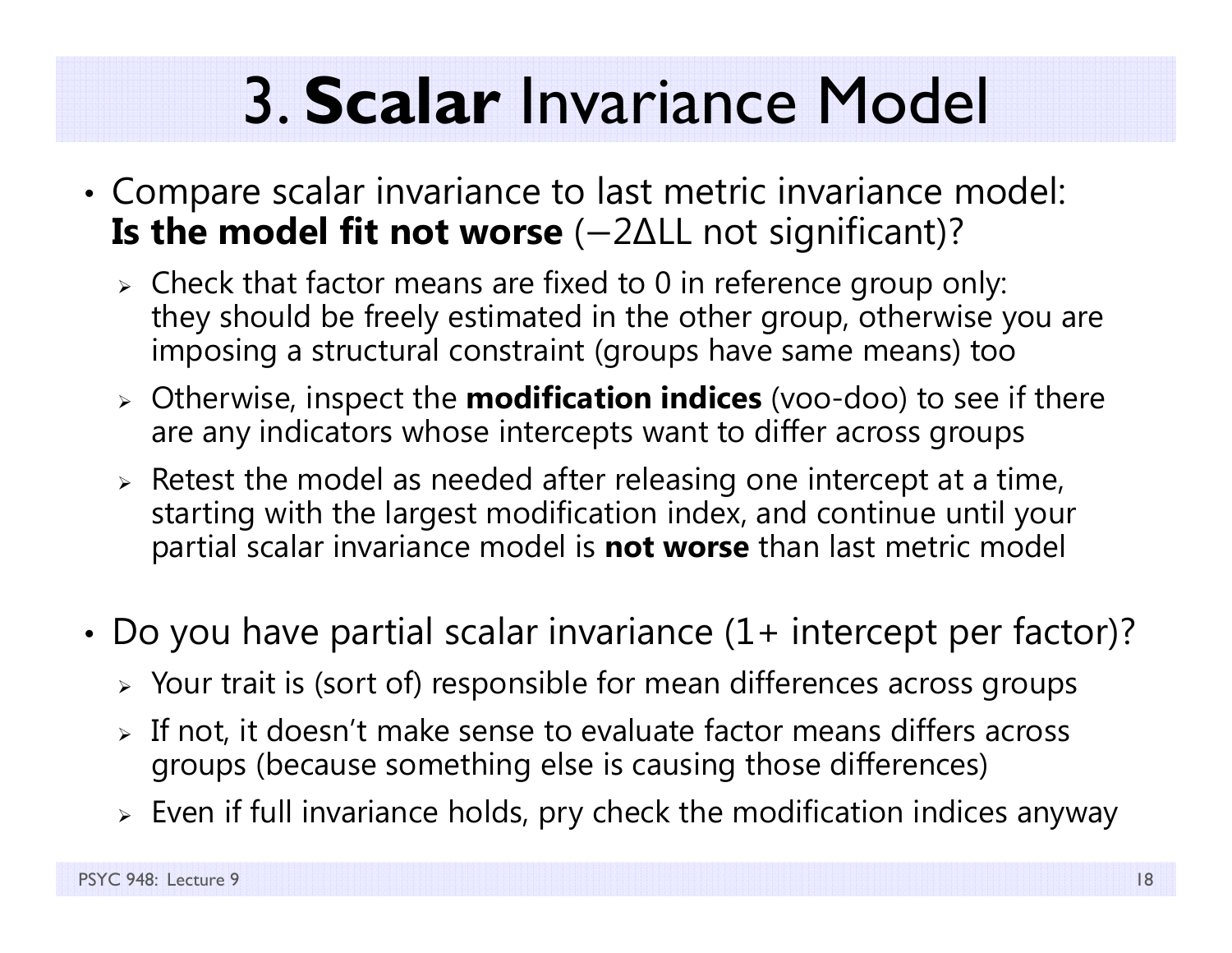### Step 4: Test **Residual Variance** Invariance

- Also called "**strict** factorial invariance"
- • Do the groups have the same **residual variances**?
	- $\triangleright$  Each indicator is still allowed to have a different residual variance (i.e., this is not a parallel items model), but residual variances for same indicator are constrained equal across groups
	- $\triangleright$  Indicators that failed scalar invariance do not get tested for residual variance invariance (by convention, although you could)
	- $\triangleright$  Residual invariance is of debatable importance, because it means that whatever is causing "not the factor" differs across groups
	- $\triangleright$  Equal residual variances are commonly misinterpreted to mean "equal reliabilities"—this is ONLY the case if the factor variances are the same across groups, too (stay tuned)
- •This is the last step of "measurement invariance"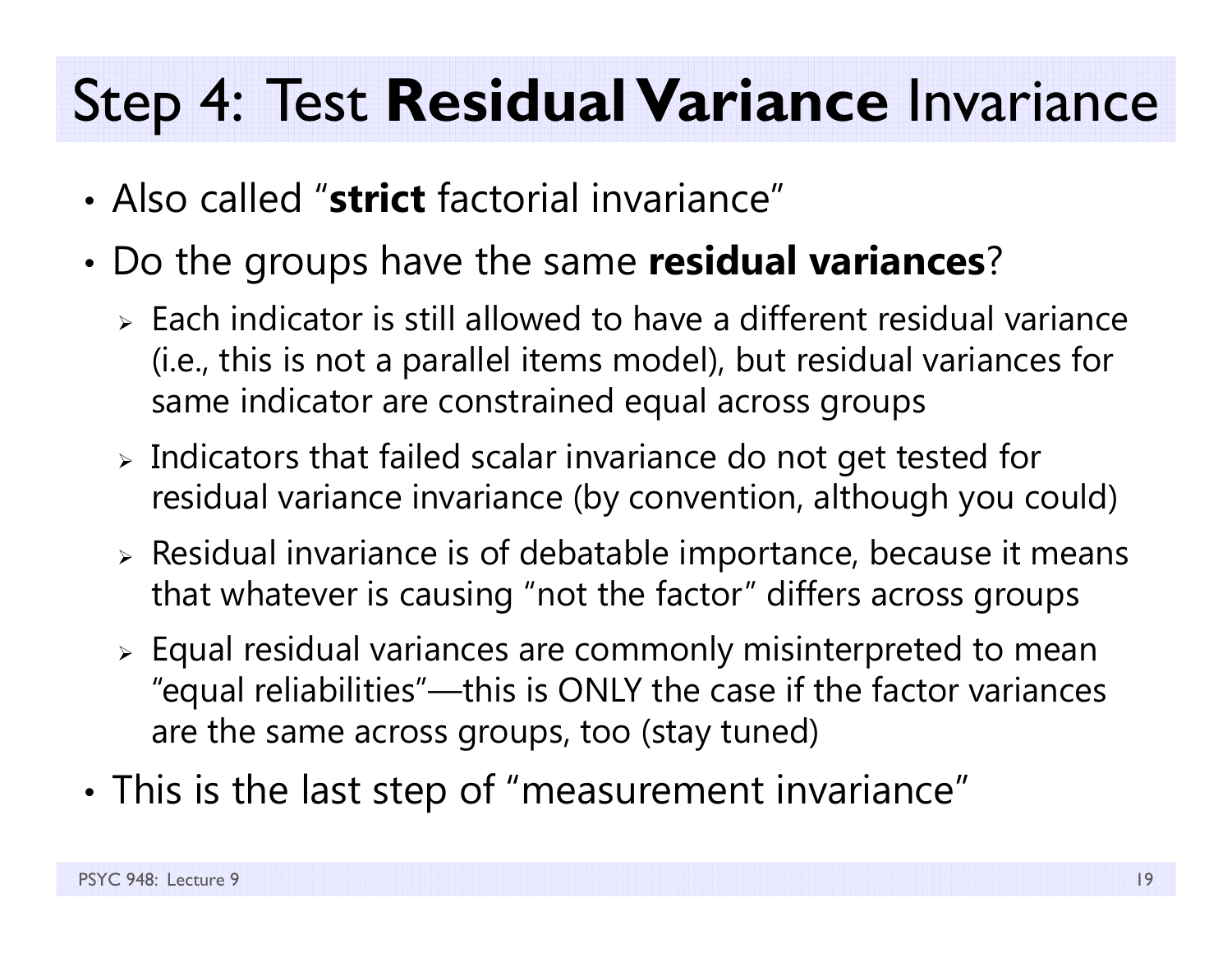**4. Residual** Invariance Model: + Same Residual Variances (saves +6 df)

**Total DF across groups =**  $54 - 24 = 30 = 1$ 54 —  $(6\mu + 6\sigma_{\rm e}^2 + 6\lambda + 2\sigma_{\rm F}^2 + 2\sigma_{\rm F12} + 2\kappa_{\rm F}) = 30$ 

Group  $1$  (subscript = item, group):

- $y_{11} = \mu_1 + \lambda_1 F_1 + e_1$
- $y_{21} = \mu_2 + \lambda_2F_1 + e_2$
- $y_{31} = \mu_3 + \lambda_3 F_1 + e_3$
- $y_{41} = \mu_4 + \lambda_4 F_2 + e_4$
- $y_{51} = \mu_5 + \lambda_5 F_2 + e_5$
- $y_{61} = \mu_6 + \lambda_6 F_2 + e_6$
- **Both factor variances fixed to 1, both factor means fixed to 0 for identification**, factor covariance is still estimated

Group  $2$  (subscript = item, group):

• 
$$
y_{12} = \mu_1 + \lambda_1 F_1 + e_1
$$

• 
$$
y_{22} = \mu_2 + \lambda_2 F_1 + e_2
$$

- $y_{32} = \mu_3 + \lambda_3 F_1 + e_3$
- $y_{42} = \mu_4 + \lambda_4 F_2 + e_4$

• 
$$
y_{52} = \mu_5 + \lambda_5 F_2 + e_5
$$

• 
$$
y_{62} = \mu_6 + \lambda_6 F_2 + e_6
$$

• **Both factor variances estimated, both factor means estimated to become mean differences,** and factor covariance is still estimated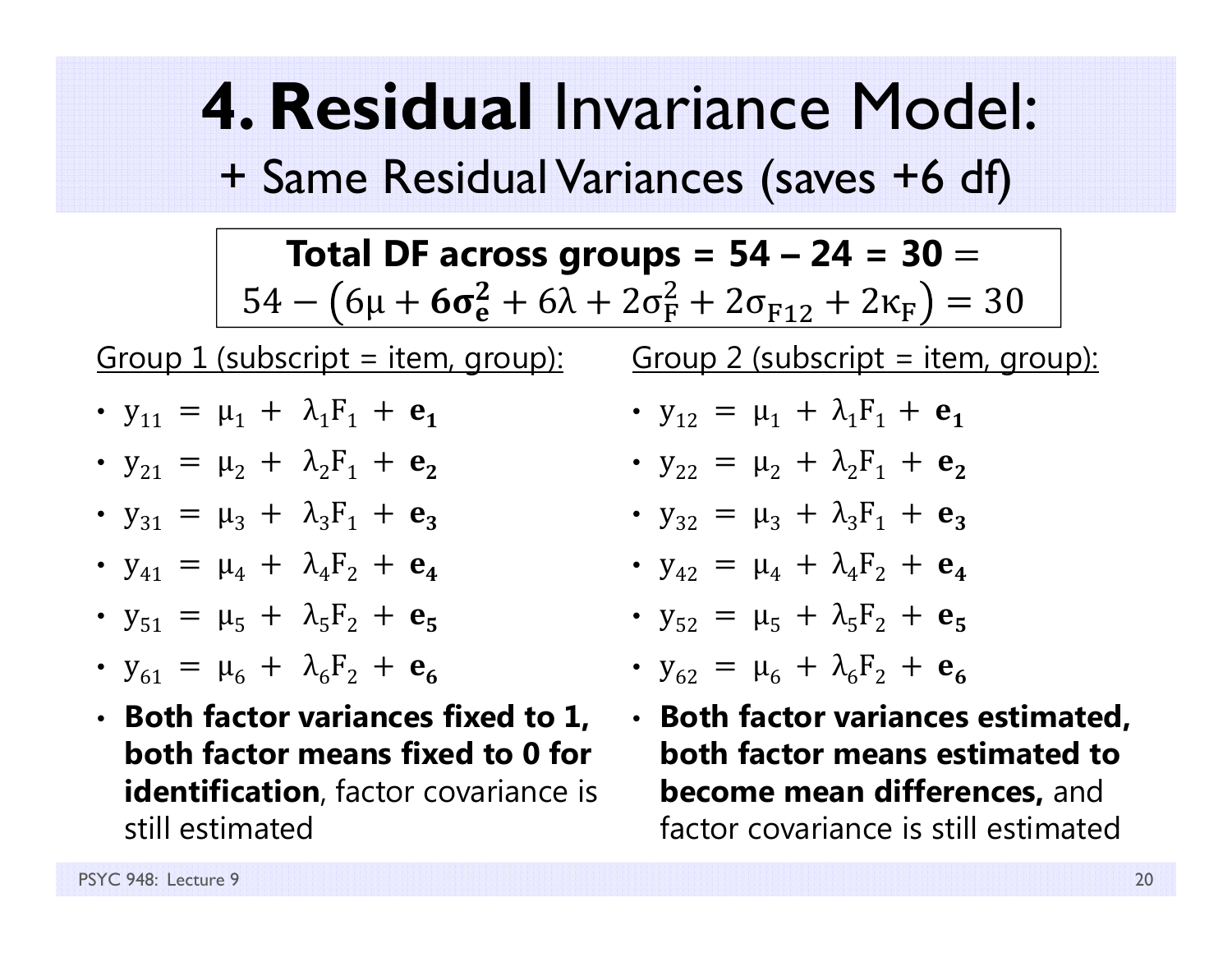## 4. **Residual Variance** Invariance Model

- • Compare residual invariance to last scalar invariance model: **Is the model fit not worse** (-2∆LL not significant)?
	- Otherwise, inspect the **modification indices** (voo-doo) to see if there are any indicators whose residual variances want to differ across groups
	- $\triangleright$  Retest the model after releasing one residual variance at a time, starting with the largest modification index, and continue until your partial residual invariance model is **not worse** than last scalar model
- • Do you have partial residual variance invariance (1+ residual variance per factor)?
	- $\triangleright$  Your groups have the same amount of "not the factor" in each item (???)
	- $\triangleright\;$  Even if full invariance holds, pry check the modification indices anyway
	- $\triangleright$  Also assess any residual covariances across groups if you have those
- • Your (partial) residual invariance model is the new baseline for assessing structural invariance…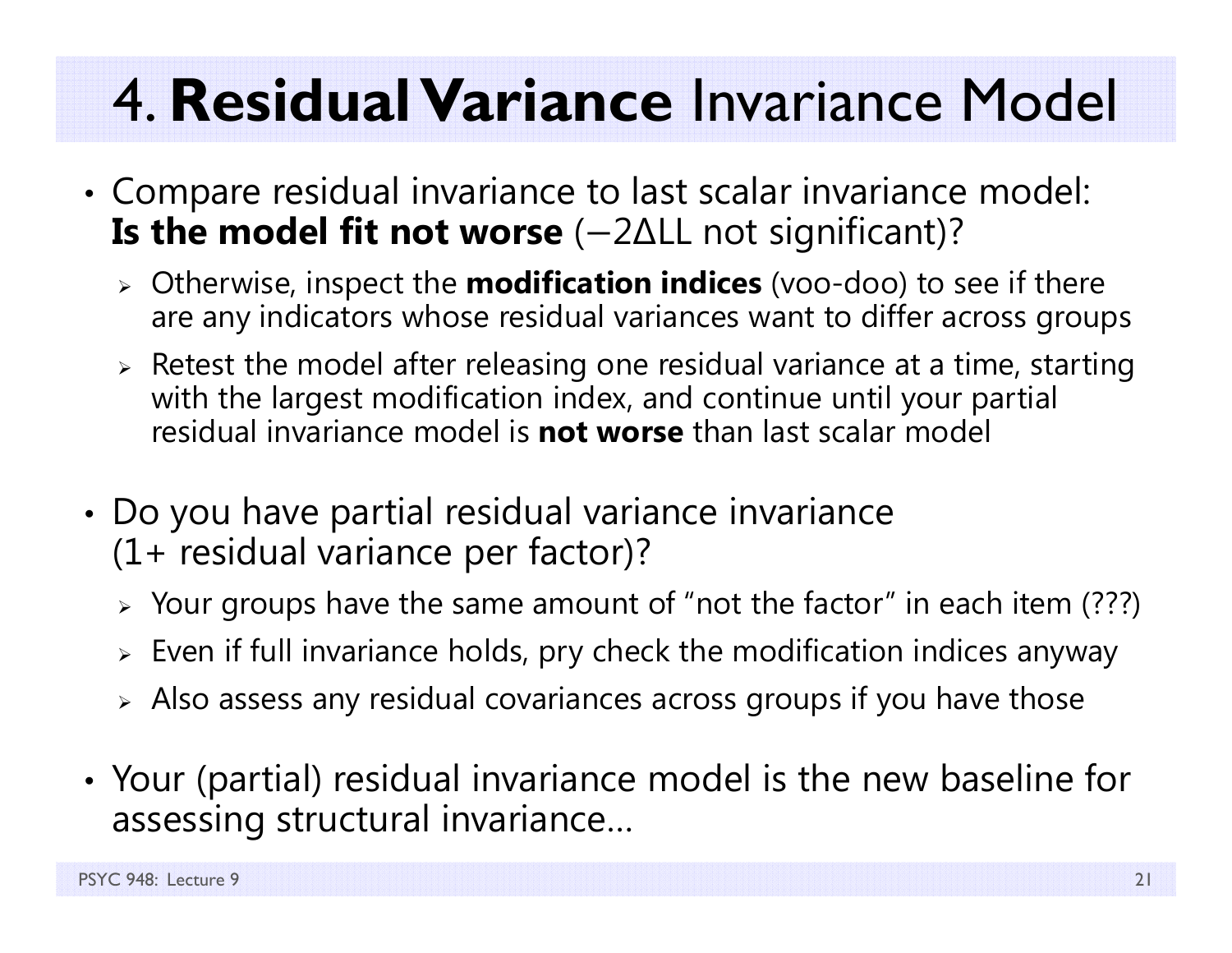## Testing **Structural** Invariance

- • Are the **factor variances** the same across groups? (+1 df/factor)
	- $\triangleright\;$  Fix the factor variance in the alternative group to  $1$  (as in the ref group)
	- $\triangleright$  Is model fit worse? If so, the groups differ in their factor variances
- •• Is the **factor covariance** the same across groups? (+1 df per pair)
	- $\triangleright\;$  Fix the factor covariances equal across groups, is model fit worse?
	- > Factor correlation will only be the same across groups if the factor variances are the same, too (if factor variances differ, then factor covariance will, too)
- • Are the **factor means** the same across groups? (+1 df/factor)
	- $\triangleright\;$  Fix the factor mean in the alternative group to 0 (as in the ref group)
	- $\triangleright$  Is model fit worse? If so, the groups differ in their factor means
- • It is **not problematic** if structural invariance doesn't hold
	- $\triangleright$  Given measurement invariance, this is a substantive issue about differences in the latent trait amounts and relations (and that's ok)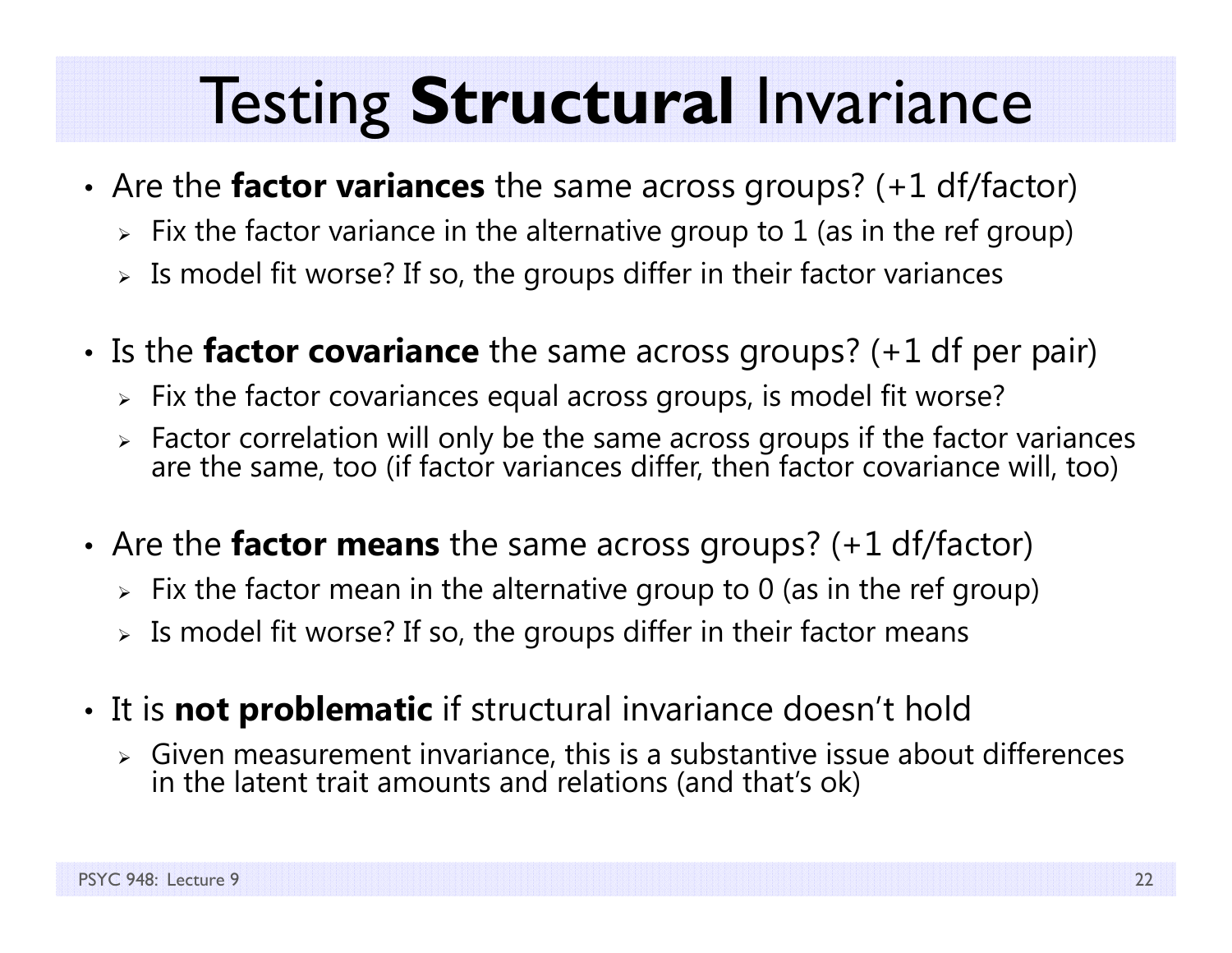## Summary: Invariance Testing in CFA

- •• In CFA: Testing invariance has two distinct parts:
	- Measurement invariance: Is your construct being measured in the same way by the indicators across groups/time?
		- Hope for at least "partial" invariance… otherwise, game over
	- $\triangleright$  Structural invariance: Do your groups/times differ in their distribution and/or means of the construct? Let's find out!
		- Structural differences are real and interpretable differences given measurement invariance of the constructs
- •• In IFA: Still called testing invariance
	- $\triangleright$  Conducted similarly (but not exactly the same) in Mplus
- •• In IRT: Now called testing "differential item functioning"
	- With different names and rules, not directly tested in Mplus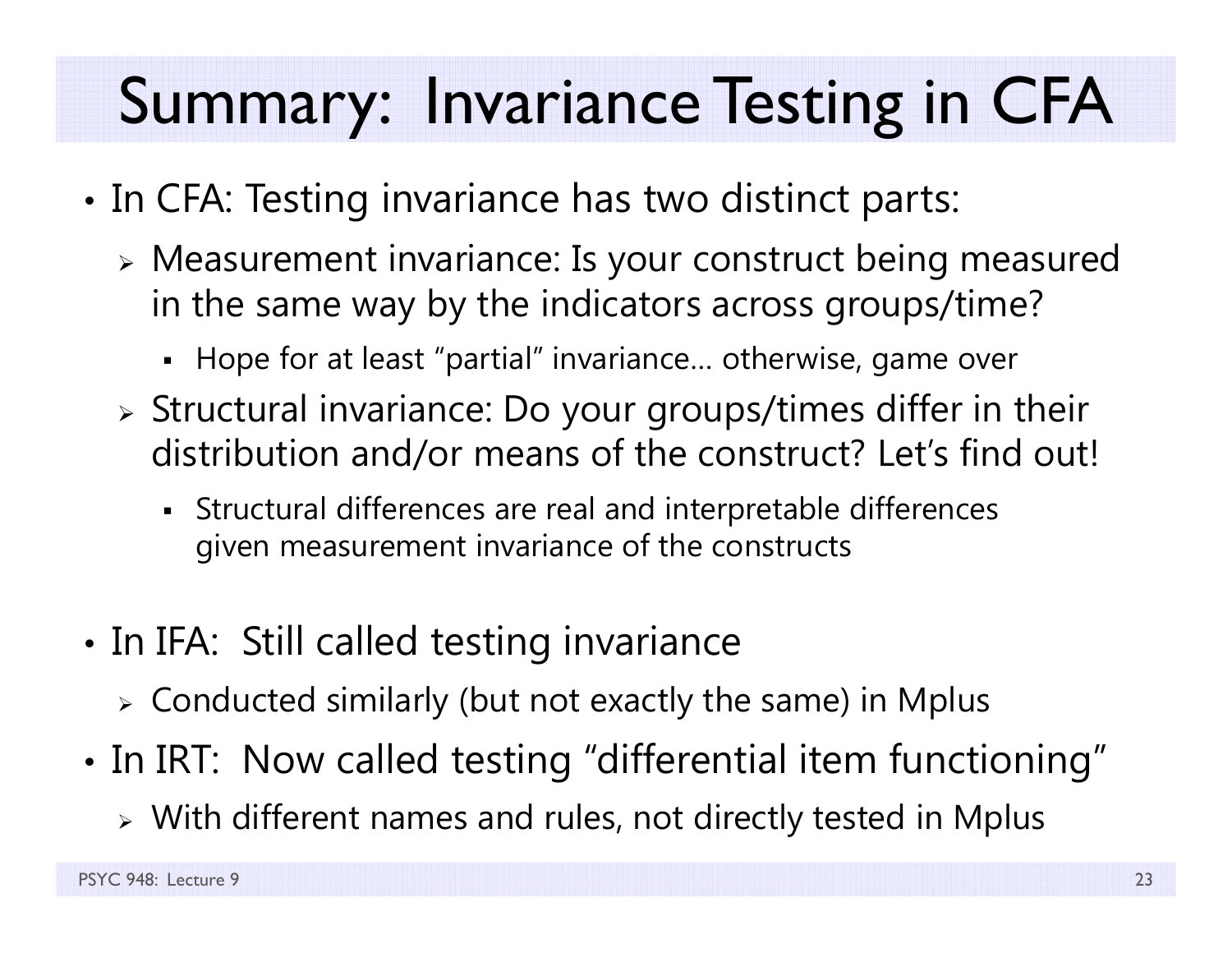# Differential Item Functioning (DIF)

- •• In IRT (model with  $a_i$  discrimination and  $b_i$  difficulty), measurement NON-invariance = DIF
	- Note the inversion: Measurement Invariance = Non-DIF Measurement Non-Invariance = DIF
	- $\triangleright$  An item has "DIF" when persons with equal amounts of the traits, but from different groups, have different expected item responses
	- $\triangleright$  An item has "non-DIF" if persons with the same amount of the trait have the same expected item response, regardless of group
	- $\triangleright$  DIF can be examined across groups, over time, over conditions, etc., the same as in CFA/IFA
	- $\triangleright$  Independent groups? Multiple-group model
	- Dependent "groups"? One factor per "group" in same model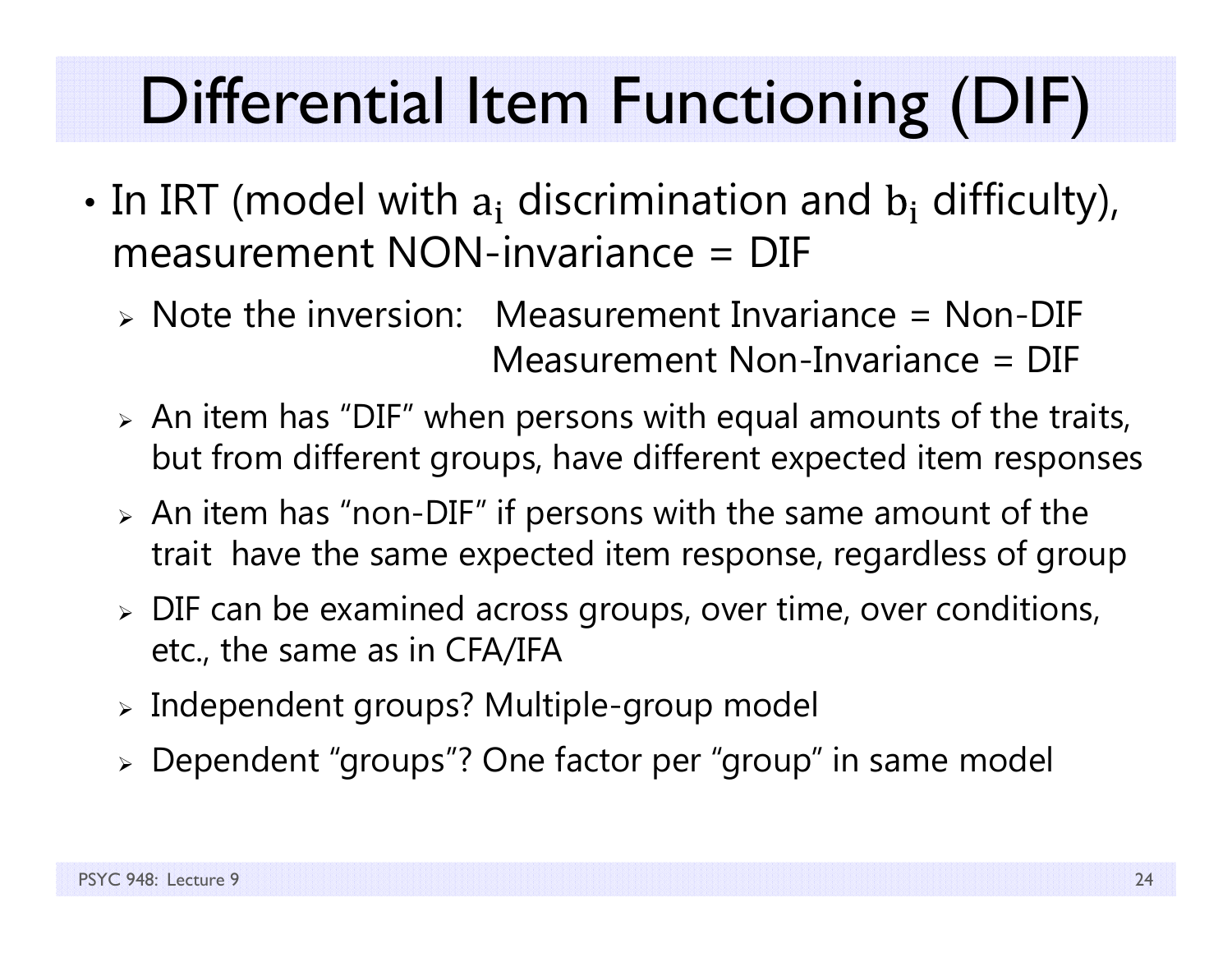# 2 Types of DIF (as described in IRT)

#### • "Uniform DIF"  $\rightarrow$  Analogous to scalar NON-invariance

- $\triangleright$  IRT  $\mathrm{b_{i}}$  parameters differ across groups
- $\triangleright$  Item is systematically more difficult/severe for members of one group, *even for persons with the same amount of the theta trait*
- Example: "I cry a lot" Would men and women *with the same amount of depression* have the same expected item response?

#### • "**Non-Uniform DIF**"  $\rightarrow$  Analogous to metric NON-invariance

- $\triangleright$  IRT  $\rm a_i$  (and possibly  $\rm b_i$ ) parameters differ across groups
- $\triangleright$  Item is systematically more related to theta for members of one group  $\rightarrow$ higher discrimination (item "works better")
- $\triangleright$   $\,$  Shift in item difficulty is not consistent across theta continuum
- What about residual variance invariance? It depends:
	- $\triangleright$  Doesn't exist in ML: no estimated error variance (is logit=3.29 or probit=1.00)
	- $\triangleright$  Will exist in WLSMV after constraining loadings and thresholds, but not before…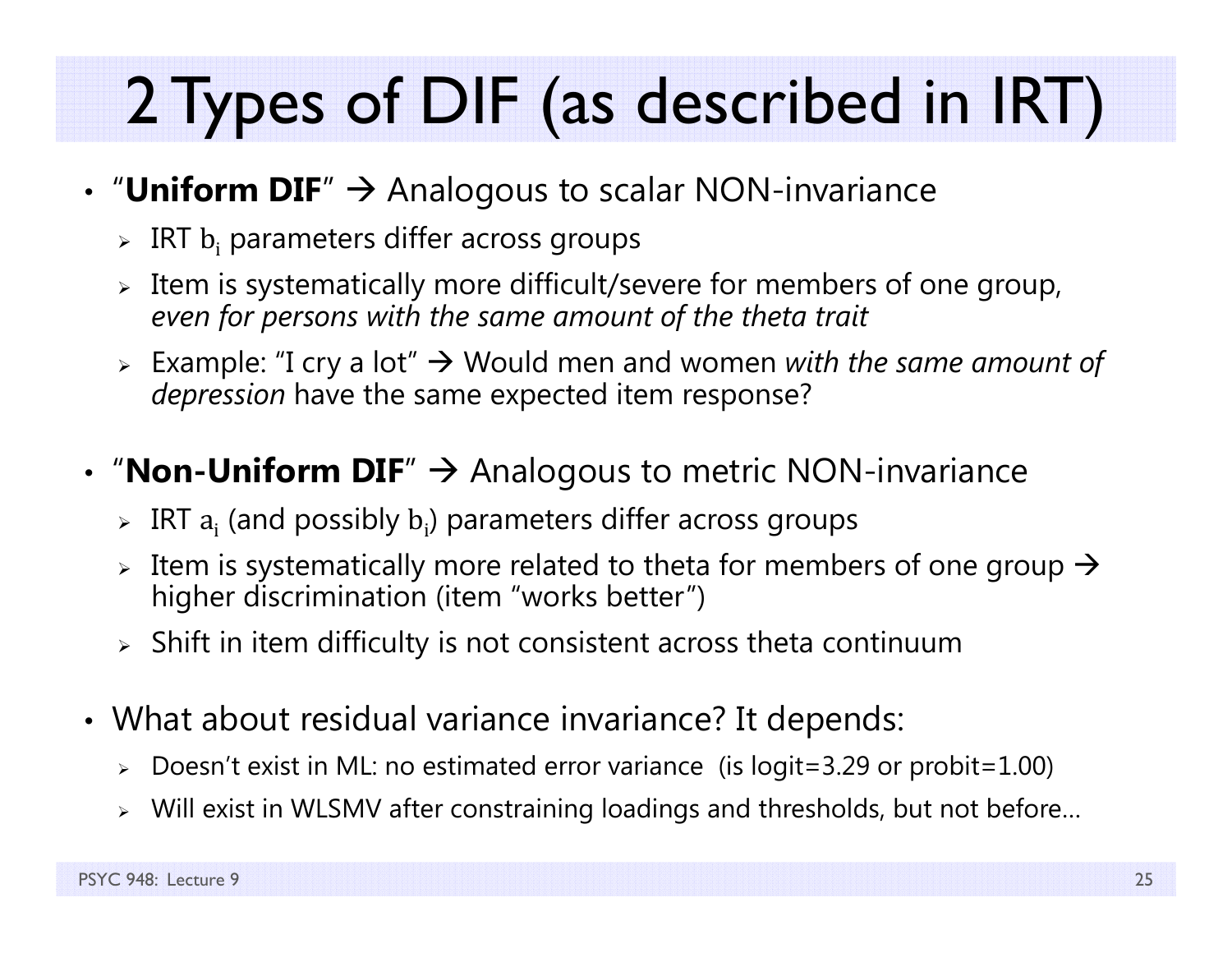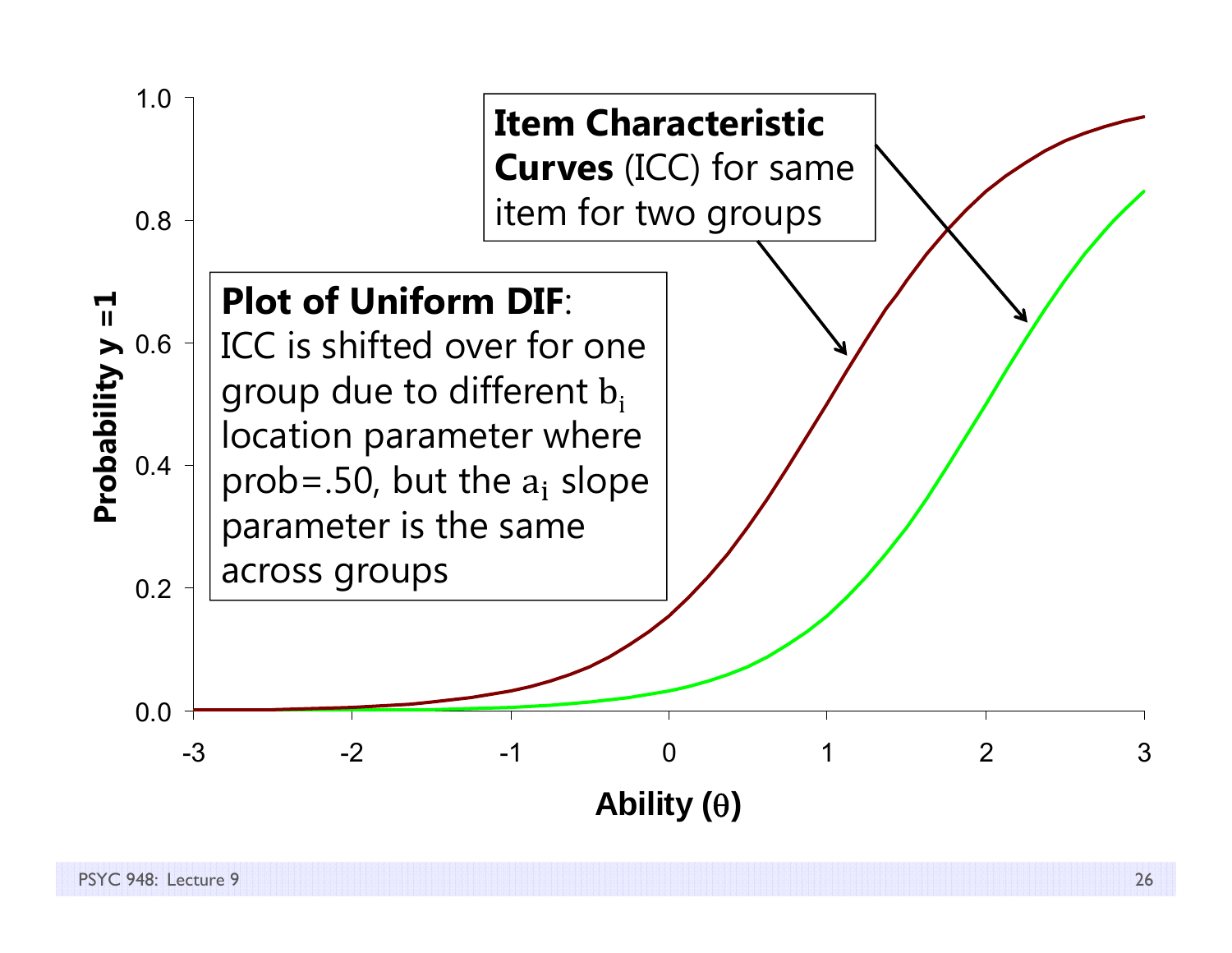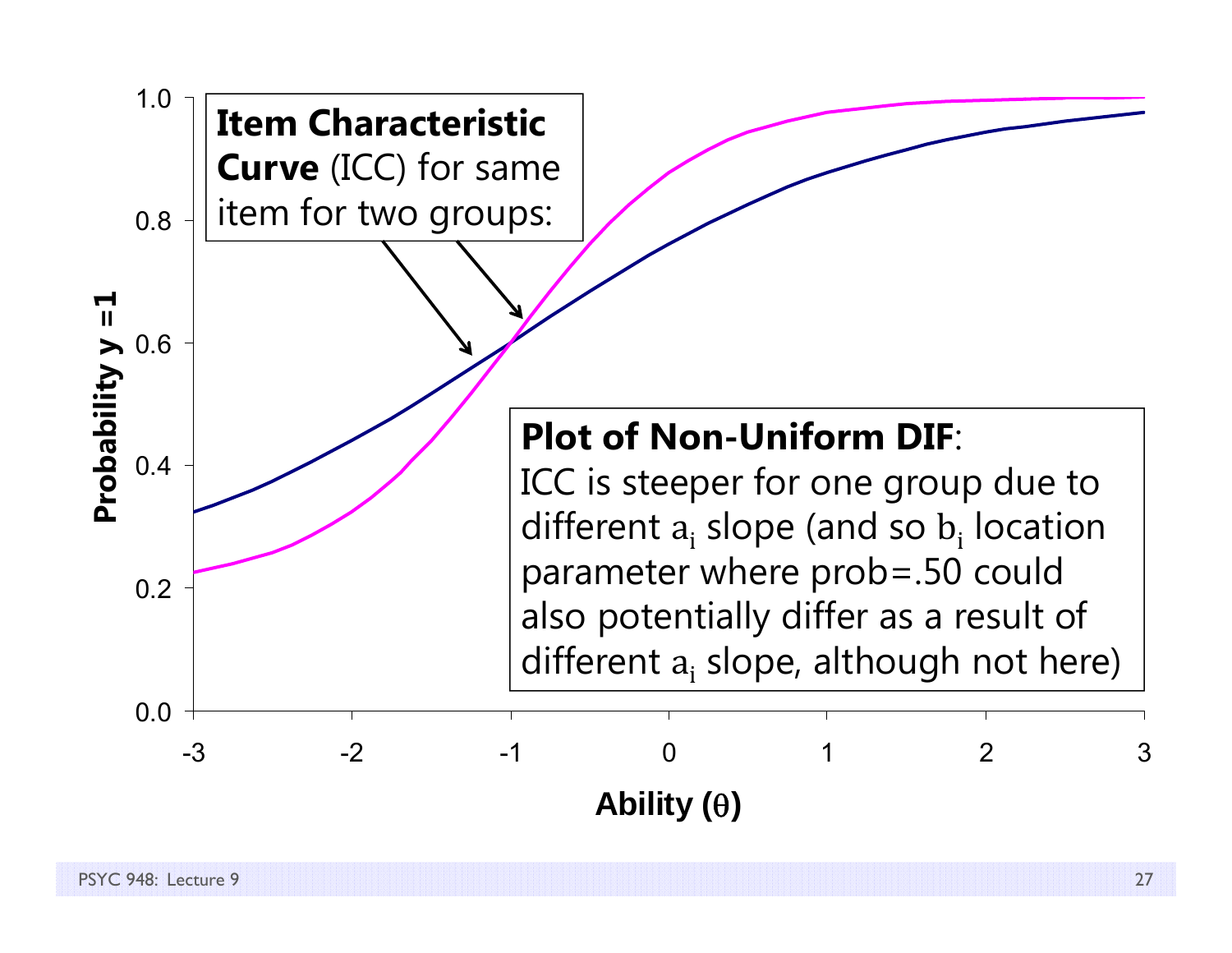# Testing Measurement Invariance in Categorical Outcomes

- • 2 versions of model for polytomous outcomes in Mplus:
	- $\triangleright$  IRT: Logit or Probit( $y_{\rm kis} = 1$ ) =  $a_{\rm i}(\theta_{\rm s} b_{\rm ki})$
	- $\triangleright$  IFA: Logit or Probit $(y_{\rm kis} = 1) = -\tau_{\rm ki} + \lambda_{\rm i} \theta_{\rm sk}$ 
		- Г Logit or Probit in ML; only Probit in WLSMV

The  $k$  thresholds divide the  $\,$  ${\cal C}$  item responses into  ${\cal C}-1$ cumulative binary submodels  $(y = 0$  if lower,  $y = 1$  if higher)

- Mplus estimates the IFA  $\tau_{ki}$  and  $\lambda_i$  parameters, then *converts* to the IRT  $\rm a_i$  and  $\rm b_{ki}$  parameters for binary (but not polytomous) outcomes
	- $\triangleright$  Tests of measurement invariance are specifically for  $\tau_{\rm ki}$  and  $\lambda_{\rm i}$  , not  ${\rm a}_{\rm i}$  and  ${\rm b}_{\rm ki}$
	- $\triangleright$  So Mplus does not directly allow examination of "DIF" for  $\rm a_i$  and  $\rm b_i$  directly
- $\cdot$  IFA  $\boldsymbol{\tau}_{\rm ki}$  and  $\boldsymbol{\lambda}_{\rm i}$  are held directly invariant, not IRT  $\boldsymbol{a}_{\rm i}$  and  $\boldsymbol{\rm b}_{\rm i}$ 
	- $\triangleright$  So even if  $\lambda_{\rm i}$  factor loadings are invariant across groups, IRT  ${\rm a}_{\rm i}$  discriminations will still differ across groups due to differences in their theta variances
	- $\triangleright$  Likewise, even if  $\tau_{\rm ki}$ thresholds are invariant across groups/time, IRT  ${\rm b_i}$  difficulty parameters can still differ due to differences in theta mean and theta variance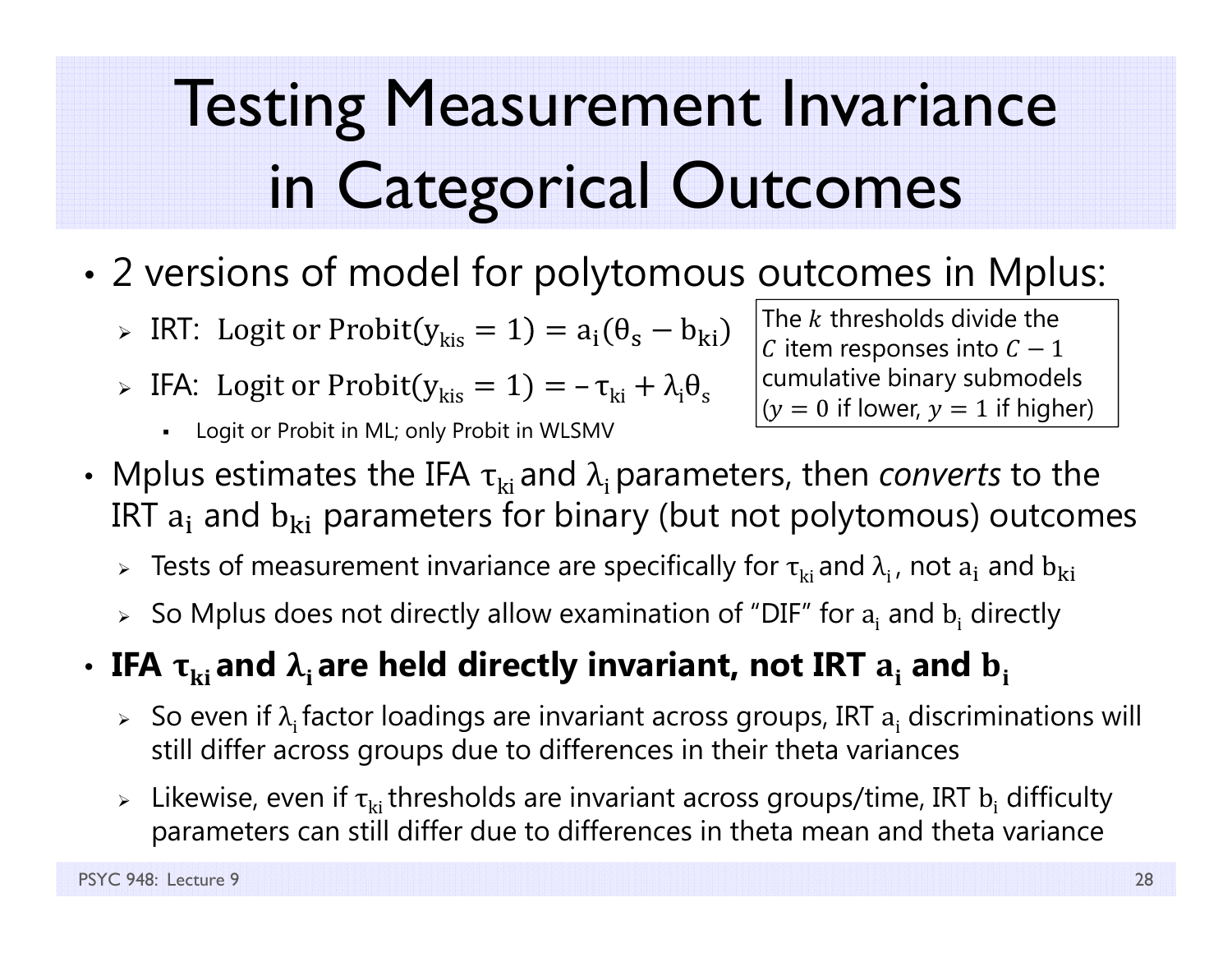### Review: From IFA to IRT

**IFA** with "easiness" **intercept**  $\mu_i$ **:** Logit or Probit  $\mathbf{y}_{is} = \ \mu_i + \lambda_i \mathbf{F}_s \quad \mu_i = -\boldsymbol{\tau}_i$ **IFA** with "difficulty" **threshold**  $\boldsymbol{\tau}_i$ **: Logit or Probit**  $\boldsymbol{y}_{is} = -\boldsymbol{\tau}_i + \boldsymbol{\lambda}_i \boldsymbol{F}_s$ 

IFA model with "difficulty" thresholds can be written as a **2-PL IRT Model:**

**IRT model: IFA model:**IFA model: **Logit or Probit**  $y_{is} = a_i(\theta_s - b_i) = -a_i b_i + a_i \theta_s$  $\tau_i$   $\lambda_i$  $\mathbf{a_i}$  = discrimination  $\mathbf{b}_i$  = difficulty  $\theta_{s}$  = F<sub>s</sub> latent trait

#### **Convert IFA to IRT: Convert IRT to IFA:**

 ${\sf a_i}\; = \lambda_{\sf i} * \sqrt{\rm Theta\;Variance} \qquad \lambda_{\sf i} = 0$  ${\sf a_i}$ Theta Variance  $b_i =$ τ<sub>i</sub>–(λ<sub>i</sub>∗Theta Mean) λ<sub>i</sub>∗√Theta Variance  $\tau_{\rm i} = {\rm a_{\rm i} b_{\rm i}} \frac{\rm{Theta Mean}}{\rm{\sqrt{Theta}} \rm{\,Variance}}$ Note: prior to Mplus v7, these formulas will differ when using logit or probit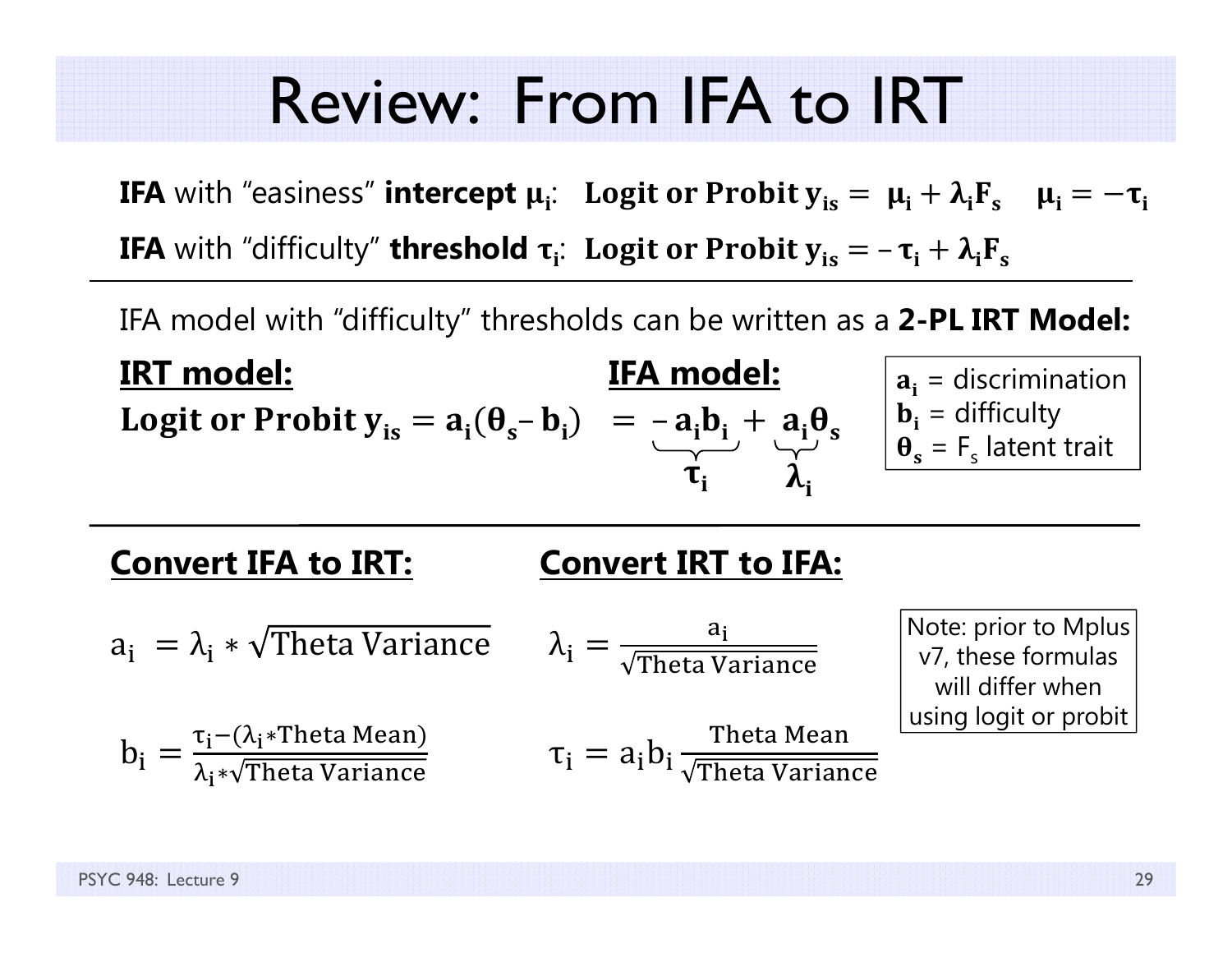## Invariance Testing in Mplus

- •**IFA using Full-Information MML:** Multiple group models are not permitted, but you can trick Mplus into doing it (e.g., here, by group):
	- VARIABLE: KNOWNCLASS = group (men=1, women=2);
	- $\triangleright$  ANALYSIS: TYPE = MIXTURE;
	- > MODEL: %OVERALL% (... model for reference group listed here)

%group#2% (… model for alternative group goes here)

- •**IFA using Limited-Information WLSMV:** Mplus does allow multiple group models, with a few useful other benefits
	- $\triangleright$  Faster estimation if you have multiple factors/thetas
	- DIFFTEST does nested model comparisons for you (still going for "not worse")
	- Can get modification indices (voo-doo) to troubleshoot non-invariance
	- $\triangleright$  Can test differences in residual variances (in THETA parameterization)
- In either method, the same category responses must be observed for each group, otherwise you cannot test the item thresholds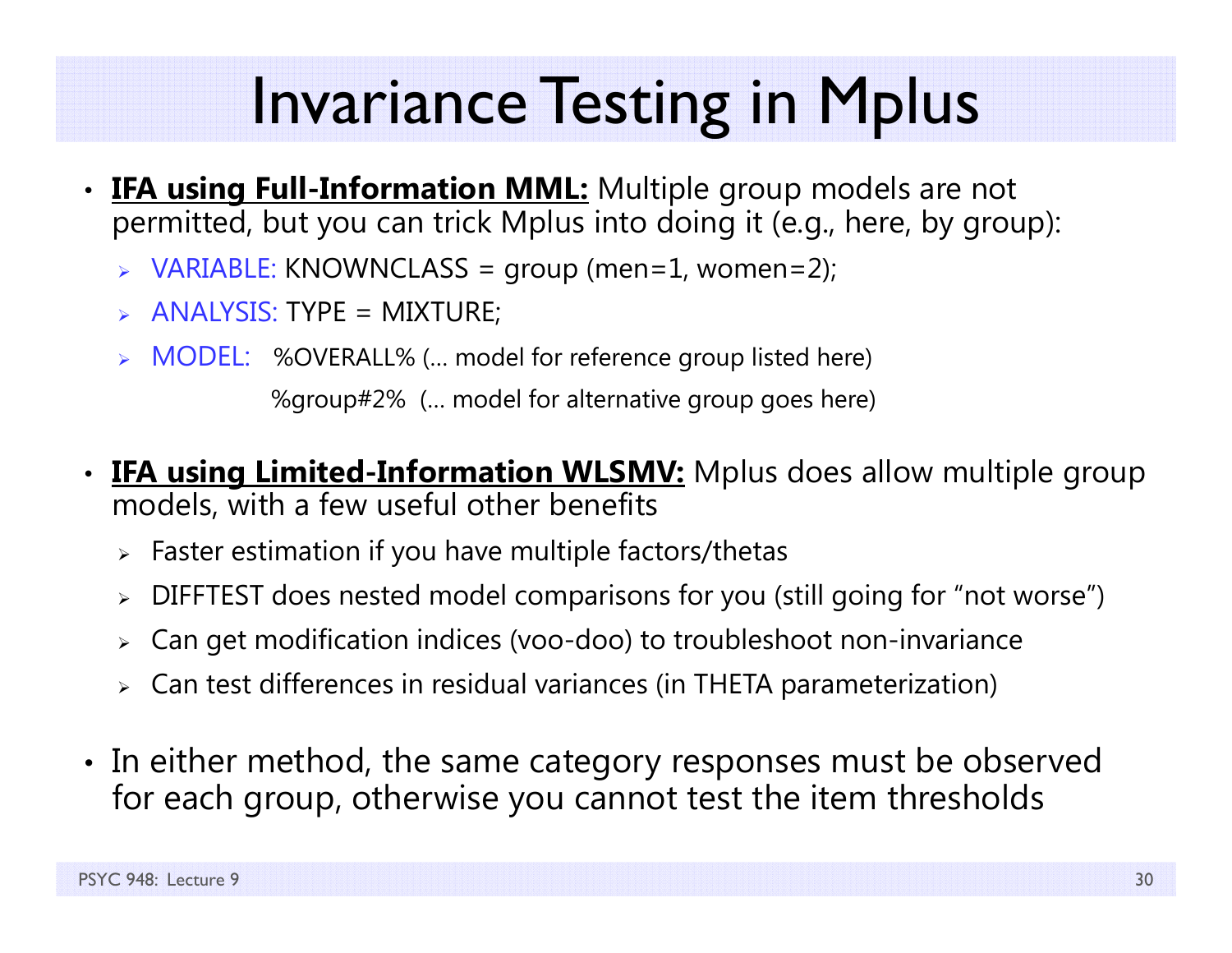## Configural Invariance Baseline Model for Categorical Outcomes (2 Groups)

- **Factor variances**: fixed to 1 in both groups
- •**Factor covariances:** if any, free in both groups
- •**Factor means**: fixed to 0 in both groups

You could also use the same configural model identification as in CFA (your choice of scale)

- $\bullet$ **Factor loadings:** all freely estimated (so each can be tested later)
	- $\triangleright$  Remember: IRT  $a_i$  parameters will still vary across groups even after loadings are constrained because of group differences in theta variance
- **Item Thresholds**: all freely estimated (so each can be tested later)
	- $\blacktriangleright$  $\triangleright$  Remember: IRT  $\rm b_{ki}$  parameters will still vary across groups even after thresholds are constrained because of group differences in theta mean and theta variance

#### • **Fix all residual variances=1 in all groups**

 $\triangleright$  Groups will eventually be allowed to differ in both factor variance and "error variance" (proxy for total variation in WLSMV models)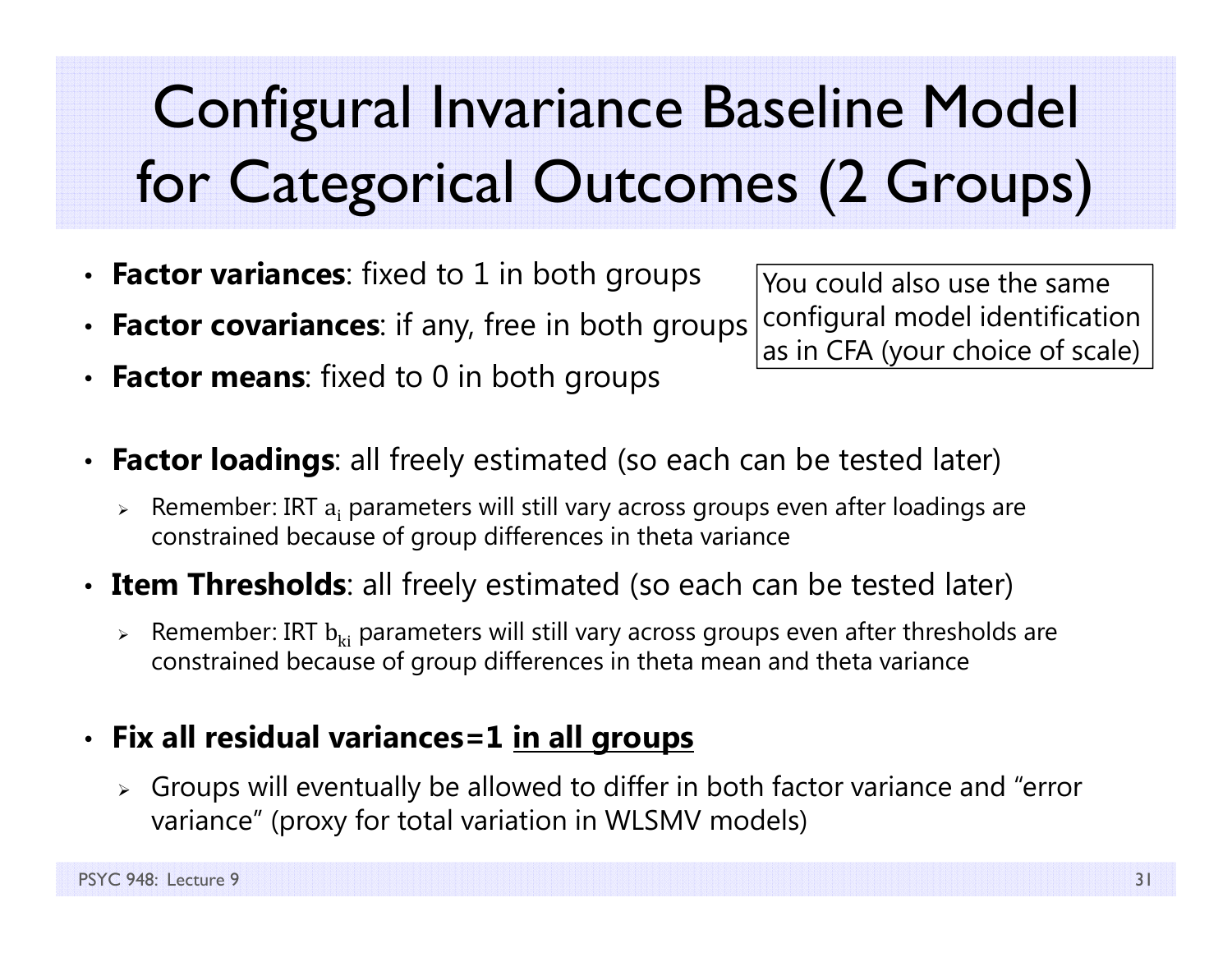### Sequential Invariance Models *Note: Save for DIFFTEST at each step!*

- **Step 1**: Fit baseline configural invariance model across groups
	- $\triangleright$   $\,$  Should be "close enough" factor structures, otherwise game over
	- $\triangleright$   $\,$  Alternative group is allowed different loadings and thresholds, SAME residual variances=1  $\,$
- **Step 2 (Metric-ish)**: Constrain all loadings equal but free factor variances in alternative group—is fit worse relative to configural model?
	- If fit is worse, check MODINDICES to see why; release problematic constrained loadings one at a time; check fit against configural model to see if it's not worse yet
- **Step 3 (Scalar-ish)**: Constrain thresholds equal for items that passed metric but free factor means in alternative group—is fit worse relative to metric model?
	- > If fit is worse, check MODINDICES to see why; release problematic constrained thresholds one item at a time; check fit against metric model to see if it's not worse yet
	- MODINDICES may want the "intercept" free, but this is not possible to do, so focus on problematic (non-invariant) item thresholds instead
	- Reasonable people disagree: Mplus recommends doing steps 2 and 3 in one step because loadings and thresholds are dependent; others disagree (see Millsap's 2011 book; all of IRT)